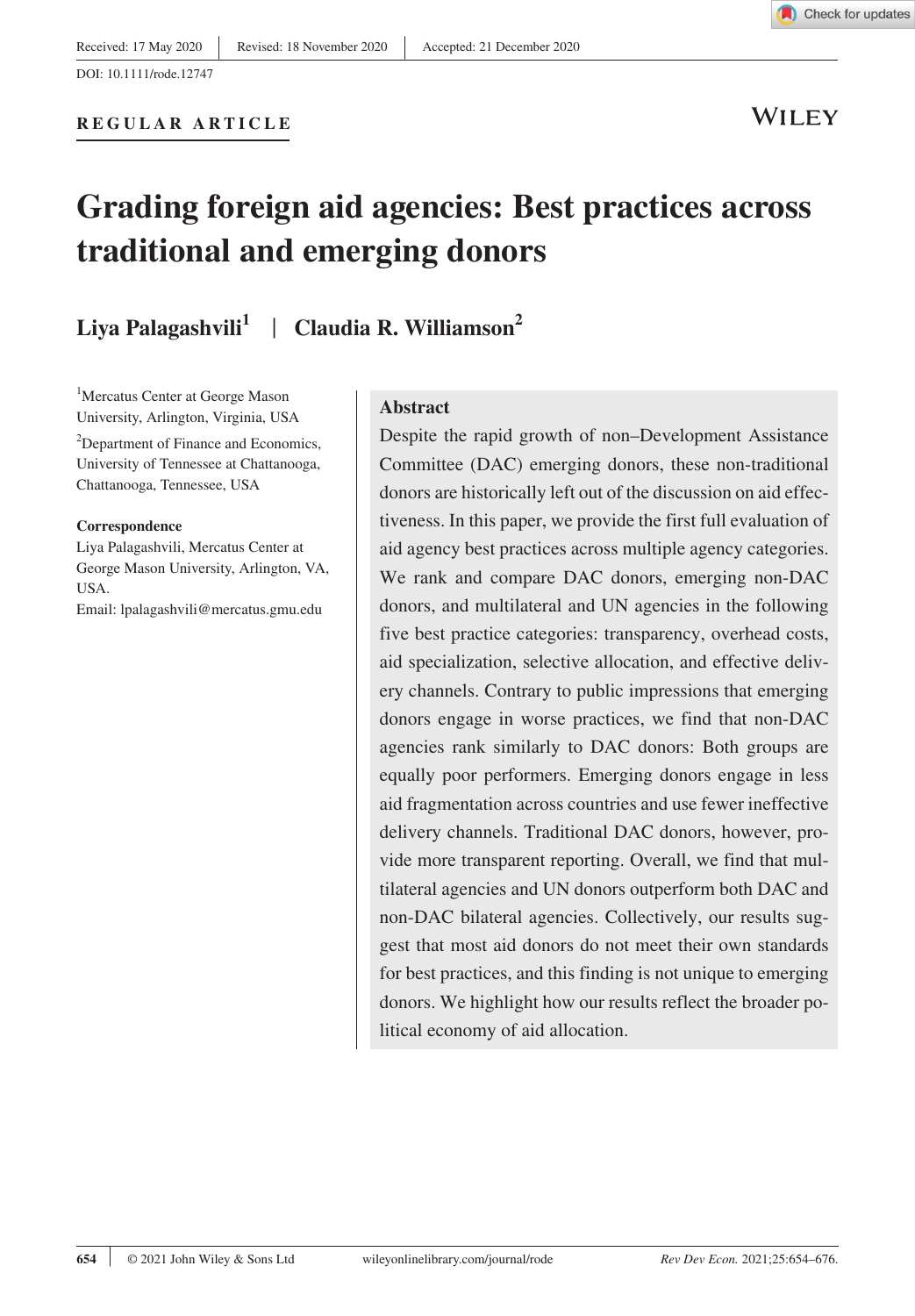#### **KEYWORDS**

aid effectiveness, best practices, donor rankings, foreign aid, specialization, transparency

**JEL CLASSIFICATION** F3; O1; O2

## **1** | **INTRODUCTION**

Foreign aid is one of the most researched and debated development topics. An important finding that emerged from this literature is that aid to developing countries has failed to achieve its expected results.<sup>1</sup> Consequently, the last decade has seen a growth in attempts to monitor foreign aid agencies to improve aid best practices and increase the effectiveness of aid. In general, aid best practices focus on the quality of delivery and effective allocation. The primary impetus for change and commitment to best aid practices reached a critical mass with the Paris Declaration in 2005, followed up by the Accra Agenda for Action in 2008 and the Busan Agreement in 2011. At each meeting, donors reaffirmed a pledge to the principles of "best aid practices," with a particular focus on achieving transparent and less fragmented aid delivery.

Donor agencies pledged to adhere to better practices of aid-giving, and there exists a variety of methods to evaluate whether donors are engaging in these best practices. These donor evaluations typically include "traditional" donors, such as Development Assistance Committee (DAC), multilateral agencies, and UN agencies. In this paper, we create a new donor category for non-DAC donors, or emerging donors, and provide the first full evaluation and ranking of non-DAC, DAC, multilateral, and UN agencies.

Non-DAC donors, such as China, Brazil, Saudi Arabia, Russia, and Turkey, operate outside the guidance of the DAC of OECD members and thus are not required to report aid allocations. This means that their aid practices have been difficult to assess due to insufficient data availability, and they tend to be left out of the discussion on aid effectiveness.<sup>2</sup> However, non-DAC aid is rapidly growing and transforming the aid landscape, a topic emphasized at the 2011 Busan summit (Asmus, Fuchs, & Muller, 2020; Dreher, Lang, Rosendorff, & Vreeland, 2018; Fuchs & Vadlamannati, 2013; Strange et al., 2013; Walz & Ramachandran, 2011). For example, several studies demonstrate how non-DAC aid is influencing DAC aid (Hernandez, 2017; Strange et al., 2017; Zeitz, 2020). In addition, several recent papers discuss the impact of non-DAC aid on recipient countries (Bluhm et al., 2020; Cruzatti et al., 2020; Eichenauer et al., 2018; Strange et al., 2017).

A primary concern is the extent to which these non-DAC donors are engaging in "rogue aid" practices, and several scholars have embarked on investigating the extent to which non-DAC practices differ from DAC practices. For example, Dreher et al. (2011) analyze DAC and non-DAC on one best practice category, the selectivity of aid, and find that both groups do not consider the institutional quality of recipient countries and thereby continue to give aid to corrupt countries. Other studies analyze aid selectivity of specific non-DAC donors, such as Brazil (Semrau & Thiele, 2017) or China (Broich, 2017), or go a step further to compare aid selectivity practices among DAC donors to a specific non-DAC donor such as China (Dreher & Fushs, 2015) or India (Fuchs & Vadlamannati, 2013). Publish What You Fund provides a measure and ranking of transparency best practice across 45 donors, including DAC and non-DAC.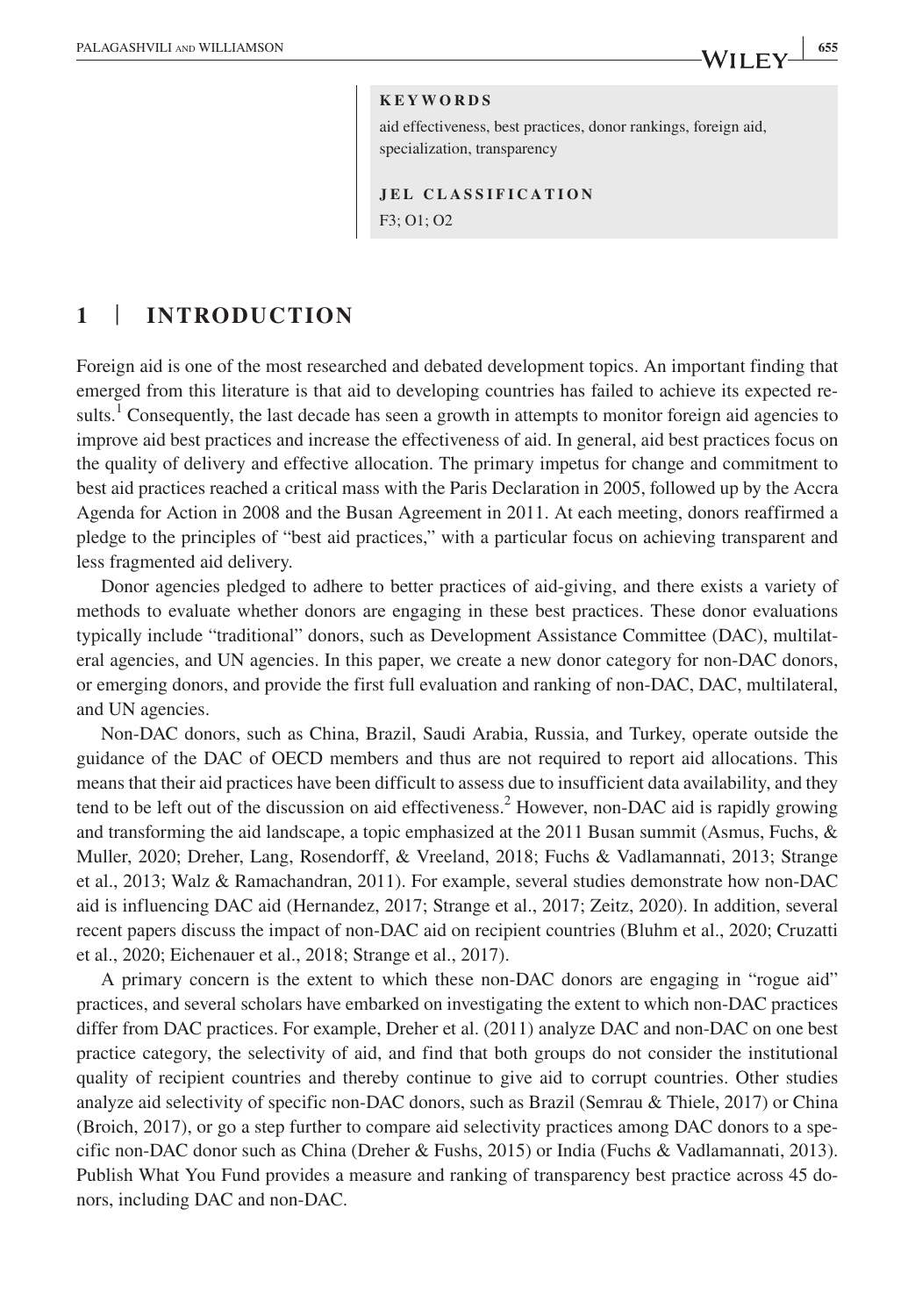This article contributes to the literature by helping to provide an answer to whether emerging, non-DAC donors are engaging in worse "best aid" practices. Our paper differs in that we provide the first full evaluation across multiple non-DAC donors (18) and across multiple best practice categories (transparency, overhead, specialization, the selectivity of aid, and ineffective aid channels such as tied aid, food aid, and technical aid). Investigating non-DAC agencies across 5 best practices categories and 13 subcategories allows us to see a more comprehensive analysis of donor behaviors.

In addition, we provide an update to the traditional DAC donors' data and rankings to compare, side by side, and provide the first full evaluation and ranking across five best practices categories and across four groups—non-DAC, DAC, multilateral, and UN agencies.

To evaluate these foreign aid donors, we build off the methodology in Easterly and Pfutze (2008) and Easterly and Williamson (2011) and focus on the following five best practices. *Transparency* is based on the ability to gather information such as employment numbers, budgetary data, and overhead costs. *Overhead cost* utilizes the data collected during the transparency stage and refers to an agency's costs relative to aid disbursements. *Specialization* captures the extent to which aid is divided among many countries and sectors. *Selectivity* refers to aid delivery to the poorest countries and democratically free countries, while avoiding corrupt dictators. *Ineffective channels* measure the share of aid that is tied, given as food aid or as technical assistance. These five areas reflect the standard best practices identified through years of research and the metrics used in the previous evaluation of foreign aid agencies.<sup>3</sup> They are derived from a combination of what traditional donors themselves say are important, what outside aid organizations attempt to monitor, and what the academic literature suggests agencies should follow.<sup>4</sup>

Thus, using 2012 OECD data and hand-collected data, we aggregate agency rankings based on four categories of donors—DAC bilateral (29), non-DAC bilateral (18), multilateral (23), and UN donors (16). We then compare rankings across each best practice subgroup. We add robustness to our findings by providing regression estimates of best practices, controlling for the size and type of donor.

We have several main results. Contrary to public impressions that emerging donors engage in worse practices, we find that, overall, non-DAC agencies perform similarly to DAC agencies: Both groups are equally poor performers. DAC donors provide more transparent reporting to the OECD than non-DAC agencies, but in the categories of country specialization and ineffective aid channels, non-DAC donors significantly outperform DAC agencies. Both groups are similarly ranked in terms of overhead costs and selectivity of aid.

When we compare multilateral to bilateral donors, we find that, on average, multilateral agencies and UN donors outperform both DAC and non-DAC bilateral donors.<sup>5</sup> Collectively, our results suggest that most aid agencies do not meet their own standards for best practices, and this finding is not unique to emerging, non-DAC donors. Our regression estimates also provide an additional insight. Large donors (as measured by ODA) tend to be more transparent and have better overhead costs but engage in more country fragmentation and give more aid to non-democratic countries. Our results focus mostly on generalizations that can be drawn from the data. However, we recognize that variations exist across agencies and practices; thus, we discuss individual agency outliers throughout the text.

Many challenges arise from ranking donors in this capacity. For example, we rely on indirect measures of best practices. We acknowledge criticisms regarding the sensitivity of rankings as addressed by Clist (2015) and BenYishey and Wiebe (2009), and precisely because of this, we choose to focus our analysis on the differences among donor category groups rather than specific and individual donors.

In addition to comparing across donor groups, throughout the paper, we highlight how our results reflect the broader political economy of aid allocation. For example, our findings regarding selectivity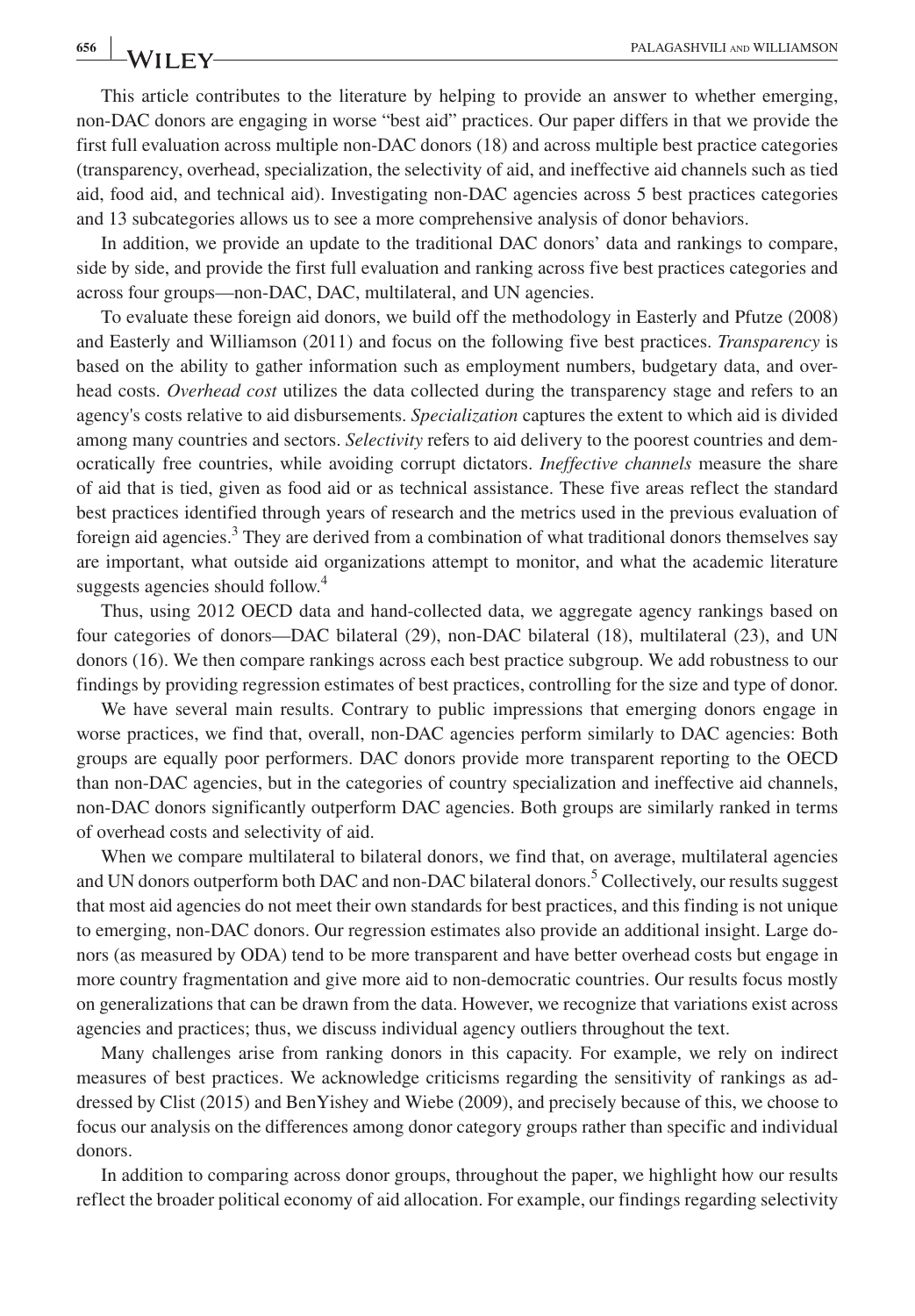and aid fragmentation lend support to the idea that bilateral DAC agencies are more susceptible to political economy pressures to allocate aid for political reasons instead of development purposes.

Overall, our analysis on the performance of foreign aid donors connects to the broader literature on the political economy of best practices, suggesting that aid agencies are continuing to fail to meet their own effective aid standards, a common theme in the literature (see OECD, 2008, 2011). Our findings challenge donors' rhetorical commitments to best practices and the uneven criticisms of non-DAC aid.

# **2** | **BEST AID PRACTICES IN THE LITERATURE**

Scholars have pursued a variety of methodologies to evaluate the performance of donors. Knack et al. (2011) derive the best aid practices primarily from the Paris Declaration (OECD, 2005) by constructing an overall rank based on selectivity, alignment, harmonization, and specialization.

Birdsall et al. (2010) choose four dimensions of aid practices and create only partial rankings on those dimensions. These dimensions include maximizing efficiency, fostering institutions, reducing the burden on recipients, and transparency and learning. Roodman (2012) ranks donors based on "development-friendliness" policies and the quantity of aid given by bilateral donors.

Based on the academic literature, Easterly and Pfutze (2008) and Easterly and Williamson (2011) incorporate additional evaluation methods, derived from principles that traditional donors say are important, outside aid organizations monitor, and the academic literature suggests agencies should follow. The United Kingdom's Department for International Development (DFID) has also constructed its own index for ranking multilateral agencies to help determine funding decisions (DFID, 2016).

Outside of studies measuring and ranking across best practices, other papers consider one particular component. For example, Ghoash and Kharas (2011) measure donors on how transparent they are with their aid activities, and Acharya et al. (2006) provide a ranking of the worst bilateral aid proliferators. Dollar and Levin (2006) create a policy-selectivity and poverty-selectivity index to measure how closely donors follow aid-selectivity commitments on targeting aid to low-income countries and countries with sound institutions and policies. Aldasoro et al. (2010), Burky (2011), and Nunnenkamp et al. (2013) show that aid fragmentation has increased since the Paris Declaration in 2005.

The growth in non-DAC aid has also led to research on best aid practices among emerging donors. This was jumpstarted with debates on whether non-DAC donors provide "rogue" aid that is counter to traditional development goals—with China often as the focus (Berger et al., 2011; Naím, 2007). For instance, non-DAC donors are highly criticized for their lack of transparency and their focus on national "self interests.″ Naím (2007, p. 95) vocalized this concern: "They are motivated by desire to further their own national interests, advance an ideological agenda, or sometimes line their own pockets."

Recent analysis suggests that non-DAC and DAC donors may differ in several respects (more notably with the transparency of aid),<sup>6</sup> but these differences may be overblown as both DAC and non-DAC tend to allocate aid for "self-interest" or political considerations (Dreher & Fuchs, 2015; Dreher et al., 2011). In particular, Dreher et al. (2011) find that both DAC and non-DAC donors do not consider the institutional quality of recipient countries and thereby continue to give aid to corrupt countries. Semrau and Thiele (2017) find that Brazilian aid allocation, an emerging donor, is not sensitive to a recipient country's level of corruption nor its regime type. This is consistent with Dreher and Fuchs's (2015) findings that while political considerations do determine China's aid allocation, it is not substantially more than other donors. Similarly, Broich (2017) documents that Chinese aid does not systematically flow to more African authoritarian regimes.

Dreher et al. (2011) also find that DAC donors, on average, allocate more need-based aid. Supporting this view, Fuchs and Vadlamannati (2013) find that political interests dominate India's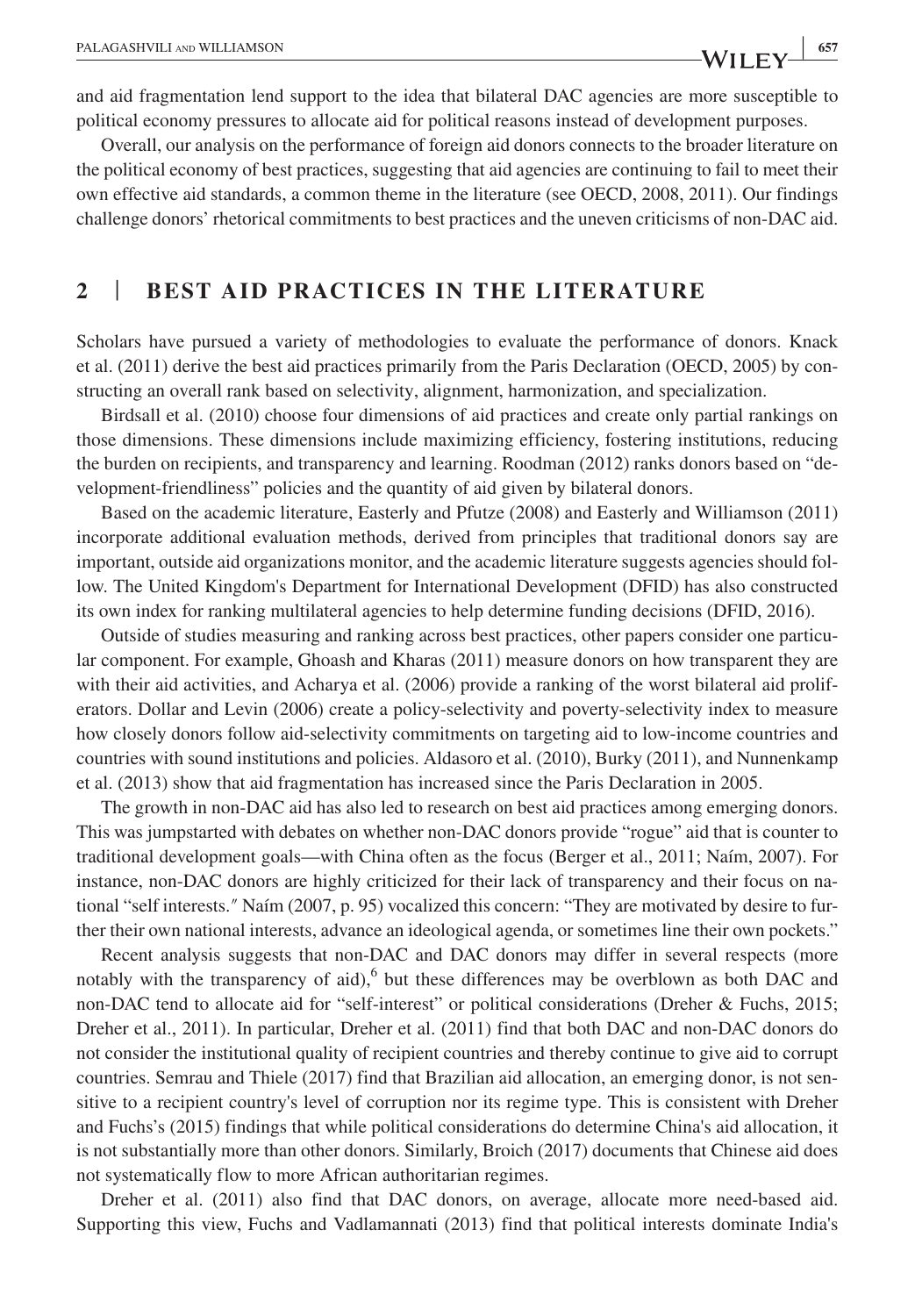aid practices, a non-traditional donor, significantly more than DAC donors. Providing an overview of the literature, Asmus et al. (2020) summarize differences between non-DAC aid from Brazil, Russia, India, China, and South Africa (BRICS) and traditional donors. Collectively, the main differences are that BRICS aid is generally based on non-interference and mutual benefits, remains small in comparison to traditional aid from OECD countries, and tends to provide greater relative support for exports but less grant support compared to traditional donors.

Other research considers the impact of non-DAC aid on recipient countries and on the behavior of traditional donors. For example, Bluhm et al. (2020) find that transportation projects financed by Chinese aid reduce the concentration of economic activity within regions in developing countries, and they conclude that Chinese aid appears to help the transformation of regions from being dense and crowded. However, they note that the findings do not imply that "Chinese government-financed transport infrastructure has only positive effects" (p. 26). Other scholars study the impact of Chinese aid on infant mortality (Cruzatti et al., 2020), on conflict (Strange et al., 2017), and on attitudes toward China in recipient countries (Eichenauer et al., 2018).

Moreover, Hernandez (2017) discovers that World Bank conditionality to recipient countries is affected by Chinese aid—loans receive 15% fewer conditions for every percentage-point increase in Chinese aid. Results from another study indicate that when a recipient country receives more Chinese aid, the World bank "emulates" the Chinese emphasis on infrastructure by allocating a greater proportion of its development projects in infrastructure-intensive sectors (Zietz, 2020).

# **3** | **RANKING AID AGENCIES**

We attempt to include as many agencies as possible by consulting those listed on OECD and AidData.org. We keep an agency listed in our study if we could collect data for at least one practice. Unfortunately, several important emerging donors, such as China, still lack sufficient data for inclusion. At most, we are able to collect data on 29 bilateral-DAC, 18 bilateral-non-DAC, 23 multilateral, and 16 UN agencies, for a total of 86 donors. The list of all agencies in our study is included in Appendix 1.

In each subsection, we present the best practice scores for transparency, overhead costs, aid specialization, selective allocation, and effective delivery channels, aggregated by the type of agency (bilateral agency-DAC, bilateral agency-non-DAC, multilateral agency, and multilateral agency-UN). In Appendix 2, Tables A–E, we present these scores on the individual agency level. If a country has multiple bilateral aid agencies, such as the United States, we collect data at the agency level when possible and then aggregate to the country level by taking a weighted average based on the size of each agency's budget.

# **3.1** | **Transparency**

Transparency of aid is essential because it allows for the development community to monitor and hold each other accountable. Without transparency, it would not be possible to evaluate all other aid best practices (Droop et al., 2008). In addition to leading to donor accountability, aid transparency is necessary for donor coordination (Linders, 2013). The emphasis on aid transparency has led to major initiatives such as the *International Aid and Transparency Initiative* (IATI), and it is one of the aid practices for which non-DAC donors receive the most scrutiny (International Aid Transparency Initiative).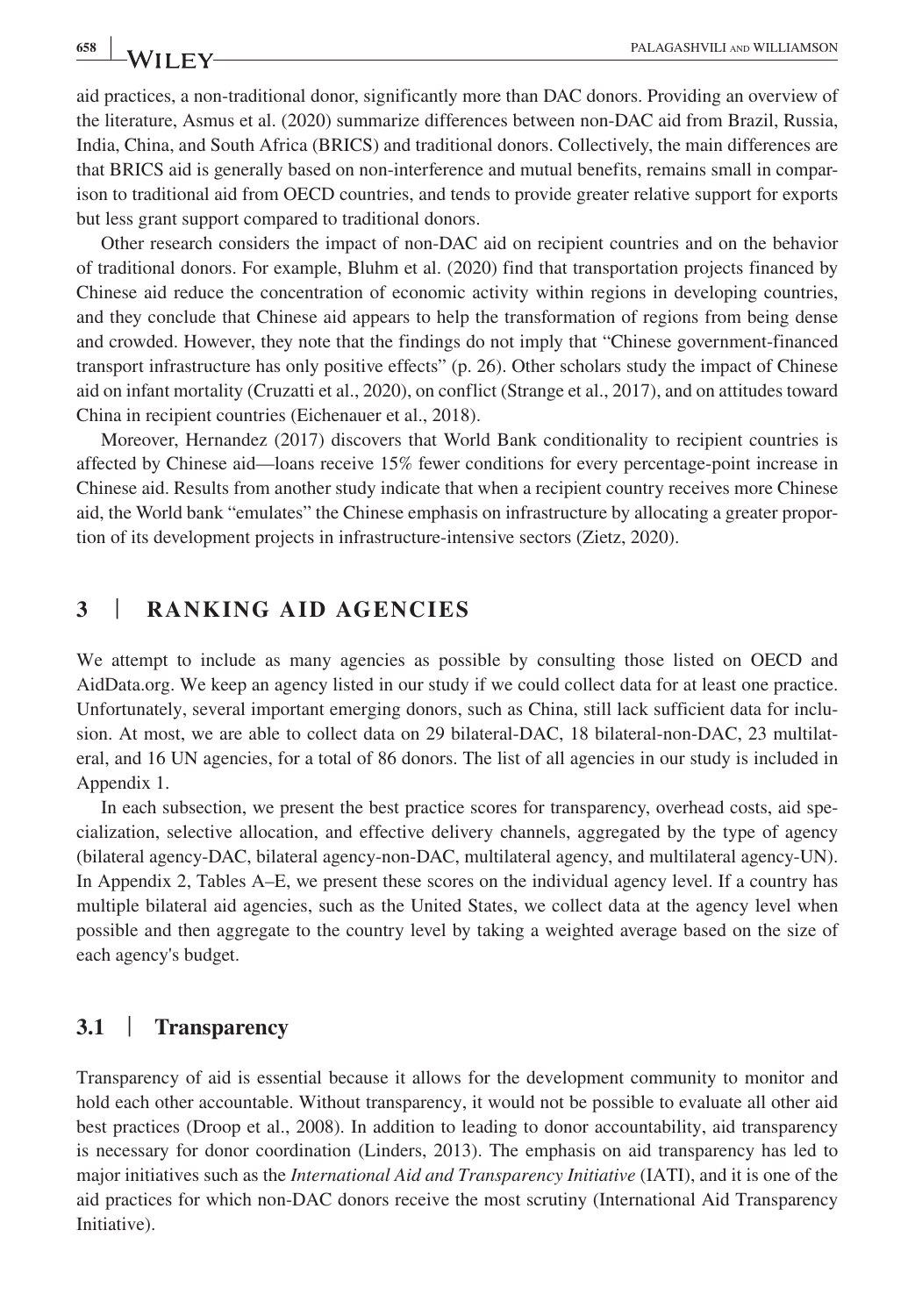Two broad transparency indices, OECD reporting and Overhead Costs reporting, are created to form one overall transparency index. Both indices range from zero to one, with one implying full reporting. The first index is based on OECD reporting. For each table in OECD that an agency reports to, it receives one point. We then take an average of all the tables to create an overall OECD reporting transparency index.

The second index is based on the ability to directly collect data from each agency on four types of overhead costs: permanent international staff, administrative expenses, salaries and benefits, and total development assistance disbursed. First, each agency's website and annual reports were consulted. If data were available online, an agency received one point for that category. Next, all agencies were sent two rounds of emails requesting the data. If an agency provided us with the overhead costs data in the email but that information was not available online, then the agency received half a point in that category. An agency received a "0" if the information on the overhead costs was neither available online nor provided to us in the email. To construct the transparency overhead costs index, we take an average among all four overhead costs categories.

Table 1 reports transparency scores by agency type (individual agency breakdown available in Appendix 2, Table A). The first column reports the 2012 OECD reporting index. The DAC donors are by far the most transparent, with 26 out of 29 fully reporting to OECD.<sup>7</sup> The non-DAC donors are by far the worst-performing on OECD transparency. None of the emerging donors fully report to the OECD, and, in fact, most of them receive a score of 0.20 out of 1.00. The best non-DAC agencies in this category are Kuwait and the United Arab Emirates, with a score of 0.60.

The second column, the overhead costs reporting index, provides another approach on what it can mean to be transparent. We emailed 108 agencies, and 43 agencies responded to our email: 16 were bilateral-DAC, 7 were bilateral non-DAC, and 20 were multilateral and UN agencies. This number includes all automated responses and responses with complete, partial, or no information. For example, both times we emailed UNWomen they responded with an automated "out-of-the-office" reply but never replied to our email. We also had long correspondences with UNDP and Thailand's TICA, but, eventually, they did not provide information.<sup>8</sup> The wide-ranging responses highlight our limited understanding of aid agencies' incentives to respond to the public inquiry.

In terms of the second index, the multilateral agencies do the best and the bilateral non-DAC donors perform the worst. Of the non-DAC donors, Kuwait and Taiwan are the most transparent, listing all overhead costs online and receiving a full transparency score. The bilateral DAC donors barely cross the benchmark with an average of 0.57 for overhead costs reporting.

|                      | Transparency index based on: |                       |               | <b>Overall</b> |
|----------------------|------------------------------|-----------------------|---------------|----------------|
| <b>Donor</b>         | <b>OECD</b> reporting        | <b>Overhead costs</b> | Average index | rank           |
| DAC average          | 0.94                         | 0.57                  | 0.76          | 29             |
| Non-DAC average      | 0.24                         | 0.36                  | 0.30          | 70             |
| Multilateral average | 0.68                         | 0.83                  | 0.75          | 28             |
| UN average           | 0.65                         | 0.50                  | 0.57          | 47             |
| Overall average      | 0.67                         | 0.58                  | 0.63          | 41             |

#### **TABLE 1** 2012 Transparency indices

*Note:* OECD reporting: If an agency reports to one of five OECD tables for bilateral agencies and one of three OECD tables for multilaterals, it receives one point for each table. To aggregate at the country level, averages weighted by ODA were used. Average index: Simple average of OECD reporting and overhead costs. Overall rank: Based on the average index. To aggregate at the country level, averages weighted by ODA were used. Average index: Simple average of OECD reporting and overhead costs. Overall Rank: Based on the average index.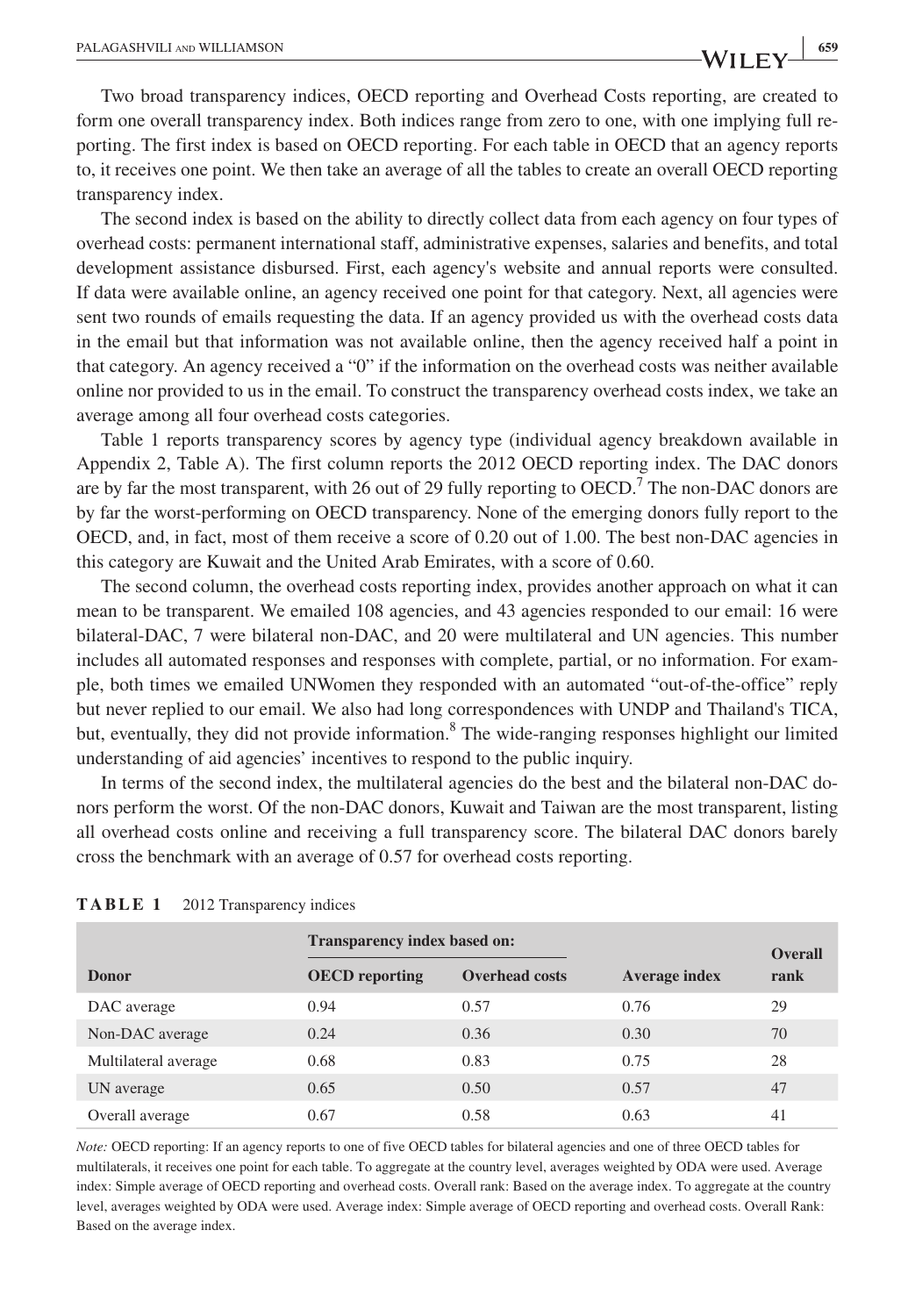The third column is the Overall Transparency Index, calculated by taking a simple average of the OECD reporting index and operating costs index. The most transparent donors are the traditional DAC bilateral donors (average  $= 0.76$ ) and the multilateral donors (average  $= 0.75$ ). The worst group is the newly assessed bilateral non-DAC donors (average  $= 0.30$ ). The UN donors (average  $= 0.57$ ) rank above the non-DAC but behind the DAC and multilateral donors. Some donors did receive perfect scores in the overall transparency index.<sup>9</sup>

Taken collectively, DAC and multilateral agencies are more transparent than either the UN or non-DAC, with the non-DAC donors being the least transparent. This suggests that suspicions regarding a lack of transparency with non-DAC donors may be warranted and perhaps explains the general negative perception of emerging aid. However, as we will discuss in our regression estimates in Section 4, when controlling for agency size, DAC and non-DAC donors perform equally poorly on overall transparency reporting, specifically with overhead cost reporting.

Our rankings highlight the lack of transparency that remains among specific donors. We do not believe our measure of transparency is unobtainable; in fact, the information requested is quite basic. One criticism of our measure is that we should require more data for an agency to be considered transparent.

### **3.2** | **Overhead costs**

Overhead costs examine a donor's costs relative to aid disbursements. While overhead costs are a necessary part of running an organization and disbursing aid, extremely high overhead costs are signs of inefficiency because it suggests that a sizable share of an agency's budget is allocated to financing the bureaucracy as opposed to disbursing aid.

Data on overhead costs are almost nonexistent. We use the data we collected from the transparency overhead measurements to measure overhead costs for each donor. We construct three types of overhead cost indicators: the share of administrative costs to official development assistance (or official development financing (ODF) for multilaterals that also do significant non-ODA activities), the share of salaries and benefits to ODA (bilaterals) or ODF (multilaterals that include non-ODA activities), and total ODA or ODF disbursements per employee.<sup>10</sup>

Table 2 reports the three overhead cost indicators and the overall rank for each agency category. Appendix 2, Table B contains the breakdown of each specific agency. For an agency to be included, we required information for at least one of the three categories; therefore, quite a few donors are dropped. This leaves 27 DAC, 9 non-DAC, 21 multilateral, and 13 UN agencies.

The first column reports data on the ratio of administrative expenses to ODA/ODF. The bilateral DAC donors have the lowest average ratio of 6%. The non-DAC agencies record administrative expenses similar to but slightly higher than the DAC donors, averaging 11%. The multilateral donors record much higher administrative costs, 43% on average. UN agencies record significantly higher administrative costs, 66%, on average, suggesting a distinct difference in administrative costs between bilateral donors, multilateral, and UN agencies. This result could be because many bilateral agencies, DAC and non-DAC, distribute a large portion of aid through multilateral institutions instead of their own agency. For example, Poland and Italy, who have the lowest administrative expenses among DAC donors, gave 82% and 75%, respectively, through multilateral agencies.

The next category, the ratio of Salaries and Benefits to ODA/ODF, is listed in column 2. A similar pattern emerges where the DAC donors record the lowest expenses with the non-DAC donors as a second group. Both multilaterals and the UN do much poorer, with the UN as the worst performer again. The United States has the highest salaries and benefits ratio among all the DAC donors, over 42%.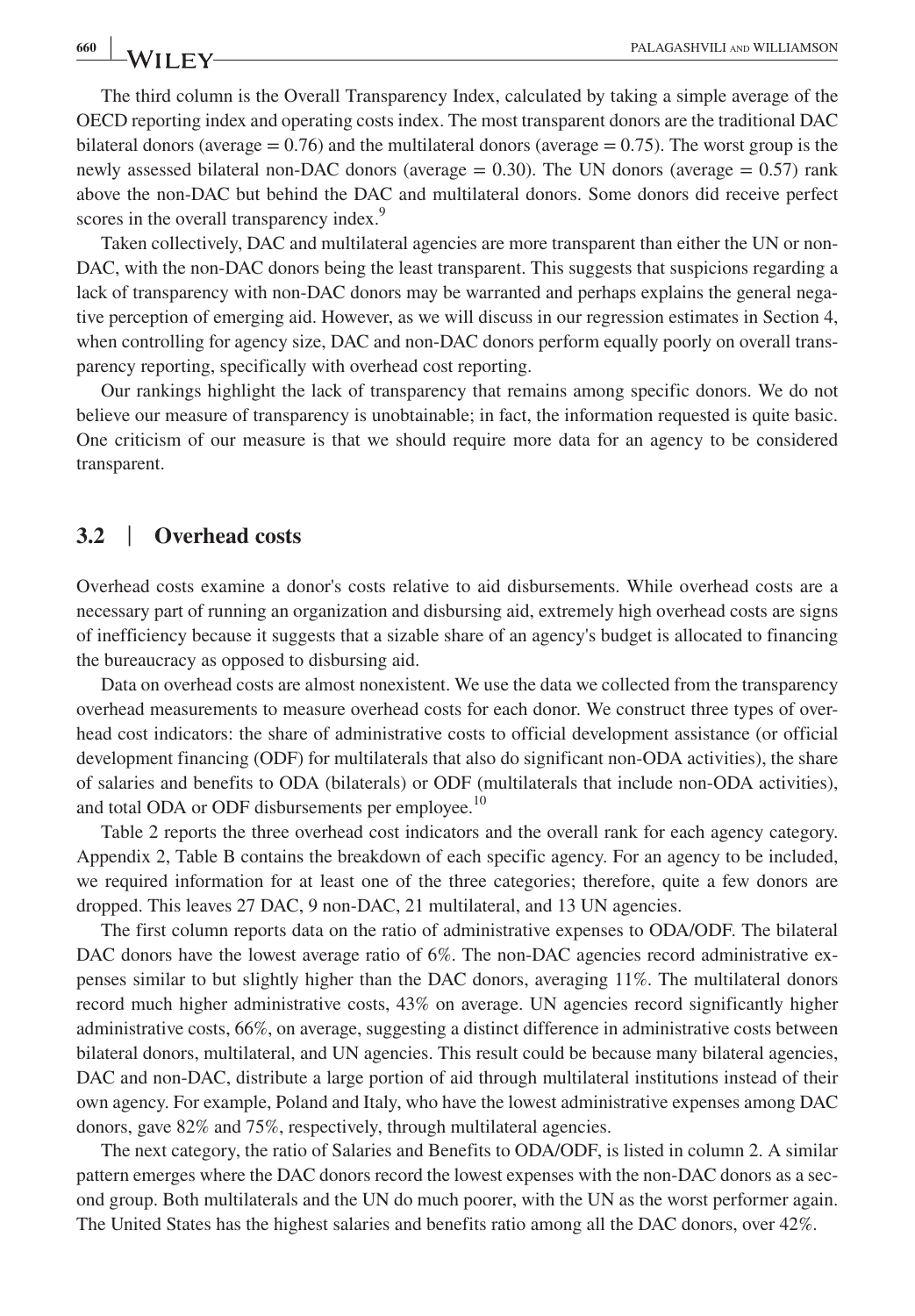| Donor                | Ratio admin budget<br>to ODA/ODF $(\%)$ | Ratio salaries and benefits<br>to ODA/ODF $(\%)$ | <b>Total ODA/ODF</b><br>million \$ per staff | <b>Overall</b><br>rank |
|----------------------|-----------------------------------------|--------------------------------------------------|----------------------------------------------|------------------------|
| DAC average          | 6                                       | 7                                                | \$4.18                                       | 26                     |
| Non-DAC average      | 11                                      | 14                                               | \$2.33                                       | 33                     |
| Multilateral average | 43                                      | 41                                               | \$4.31                                       | 36                     |
| UN average           | 66                                      | 74                                               | \$2.73                                       | 56                     |
| Overall average      | 29                                      | 30                                               | \$3.79                                       | 35                     |
| Standard deviation   | 69                                      | 78                                               | \$4.88                                       |                        |
| Minimum              | $\Omega$                                | $\theta$                                         | \$0.03                                       |                        |
| Maximum              | 487                                     | 485                                              | \$20.94                                      |                        |

#### **TABLE 2** 2012 Overhead cost indicators

*Note:* Utilizes data gathered from annual agency reports and email correspondences for the transparency overhead calculations, including ODA; however, calculations for multilaterals use official development financing (ODF) because the development banks tend to support other purposes besides granting aid. ODF is from the OECD except for CAF, FAO, FICA, GFDRR, NADB, UNIDEF, and UNOPS where we used the agency's respective latest annual report.

The third column records aid budget to staff as another measure of overhead costs. This measure attempts to capture overstaffed agencies by analyzing the number of employees per aid disbursement. The worst-performing groups disbursing the least amount of aid per staff are the non-DAC and UN agencies. The best-performing group is the multilateral agencies, and DAC donors rank slightly behind the multilateral agencies.

The last column gives an overall rank based on the overhead measures. DAC donors rank the best in maintaining low overhead costs, followed by non-DAC and multilateral aid agencies. The UN agencies are by far the worst performers.

In addition to wasteful behavior, differences across agencies might explain some of the differences in operating costs. First, as discussed, bilateral aid agencies (both DAC and non-DAC) may keep overhead costs relatively low by dispersing aid through multilateral agencies, essentially outsourcing part of their expenses. Our regression estimates below provide evidence of this mechanism. Second, multilateral and UN agencies undertake more program-based aid work, which might have higher operating costs. For example, such programs might utilize more personnel and require expensive purchases such as health equipment. WFP and UNAIDS, the most expensive aid agencies in our study, seem to fit this description. Third, multilateral agencies may also be involved in activities beyond dispersing ODA or ODF, thus increasing their overhead expenses. Take, for example, IAEA, which is involved in many activities beyond allocating ODF and has the highest expenses in all three categories. Lastly, in multilateral agencies, ownership is based on shares proportional to the donor's GDP, with ownership being the most dispersed within UN agencies. Bilateral donors do not face this organizational structure. More diffuse ownership may suggest less effective control over salaries and other costs as owners face more severe principal-agent problems.

We view these potential alternative explanations as complementary to our main point. Extremely high overhead costs suggest inefficiencies within an agency, and these inefficiencies could stem from mismanagement, the nature of the organizational structure, allocation decisions, or type of programming, to name a few. Although we cannot definitely resolve the source of such inefficient behavior, we hope future research can distinguish among competing explanations, providing insight to lower operating costs.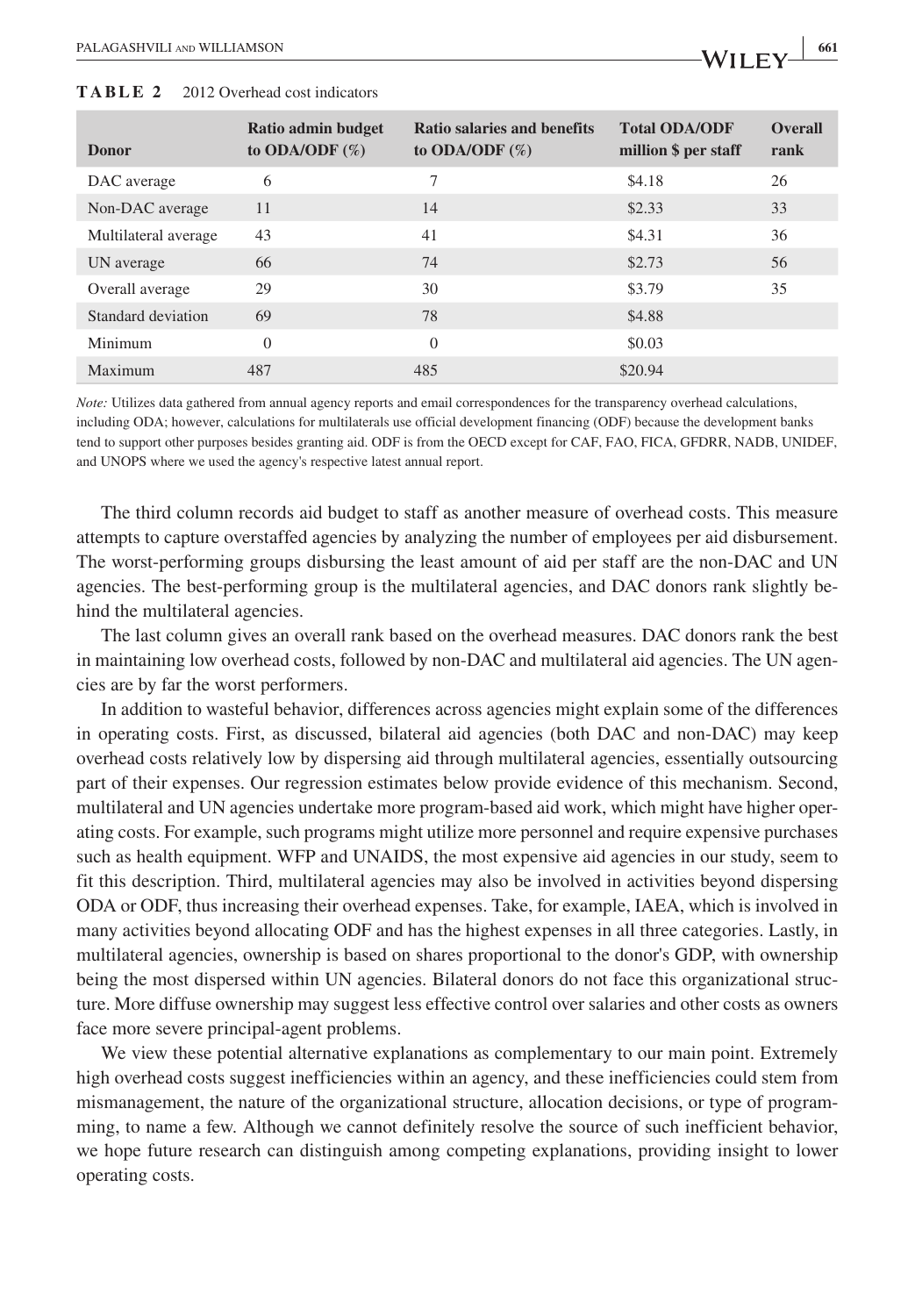# **3.3** | **Specialization**

The absence of specialization, also known as "aid fragmentation," or "aid proliferation," is when agencies spread their aid-giving across many countries, sectors, and projects. As a result, this creates a duplication of services and a proliferation of donors and projects, which overstretches the recipient country's capacity to manage and administer the aid and donor relations.<sup>11</sup> Furthermore, donor fragmentation can lead to more corruption in the recipient country, and multiple donors per country have been found to decrease growth in the recipient country (Djankov et al., 2009). The concern, however, is that while aid specialization is beneficial overall, donors have individual incentives to "plant their flags" across different countries and then "showcase" their efforts in an attempt to increase their budgets for the next year (Kilby, 2011). Moreover, fragmenting aid can also be rational for donors because it reduces individual donor accountability in a given country. It is thus a real challenge for donors to engage in specialization as they face individual incentives to fragment aid (Acharya et al., 2006; Barthel et al., 2014; Davies & Klasen, 2017; Fuchs et al., 2015; Kharas, 2009; Knack, 2013; Knack & Smets, 2013).

We measure specialization with Herfindahl coefficients, which is an estimate of market concentration (1 implies maximum concentration, 0 implies maximum fragmentation).<sup>12</sup> Table 3 presents the 2012 country and sector Herfindahls by each agency category with an overall rank based on the average percent rank of the two indices. The first column reports the country Herfindahls. The DAC donors are the least specialized, with aid being fragmented among many countries. The non-DAC donors are the most specialized, with an average Herfindahl of 0.32—more than double the overall average of 0.15. Both multilateral and UN agencies' country average indices are close to the overall average. UN donors have the least and most specialized donors. For example, UNECE is the most specialized donor because it only gives to one country—Albania. UNFPA is the least specialized giving aid to 120 countries.

The second column gives the sector Herfindahl score. The most specialized group is the UN agencies, with the multilateral agencies as a close second. DAC agencies fragment the most across sectors, followed by the non-DAC donors; however, the non-DAC results should be taken with extreme caution, as we were only able to obtain data for two agencies. These findings should not be surprising as many multilateral and UN agencies have specific missions such as health or education. For example, UNFPA ranks highly because it gives to only one sector—population/reproductive health.

The third column reports the average of the two Herfindahl indices, and the fourth column gives the overall rank. On average, the non-DAC donors are the most specialized agencies, with both

|                      | <b>Herfindahl</b> |                |         | <b>Overall</b> |
|----------------------|-------------------|----------------|---------|----------------|
| <b>Donor</b>         | <b>Countries</b>  | <b>Sectors</b> | Average | <b>Rank</b>    |
| DAC average          | 0.08              | 0.11           | 0.10    | 50             |
| Non-DAC average      | 0.32              | 0.22           | 0.33    | 21             |
| Multilateral average | 0.14              | 0.44           | 0.25    | 30             |
| UN average           | 0.15              | 0.47           | 0.29    | 23             |
| Overall average      | 0.15              | 0.27           | 0.21    | 36             |

**TABLE 3** 2012 country and sector specialization

*Note:* Data from OECD DAC. Herfindahls are created by calculating country shares or sector shares of aid and then summing the squares of these values. For agencies with both country and sector Herfindahls, we take a simple average. Overall rank: Based on the average index. Percent rank: Based on the average index.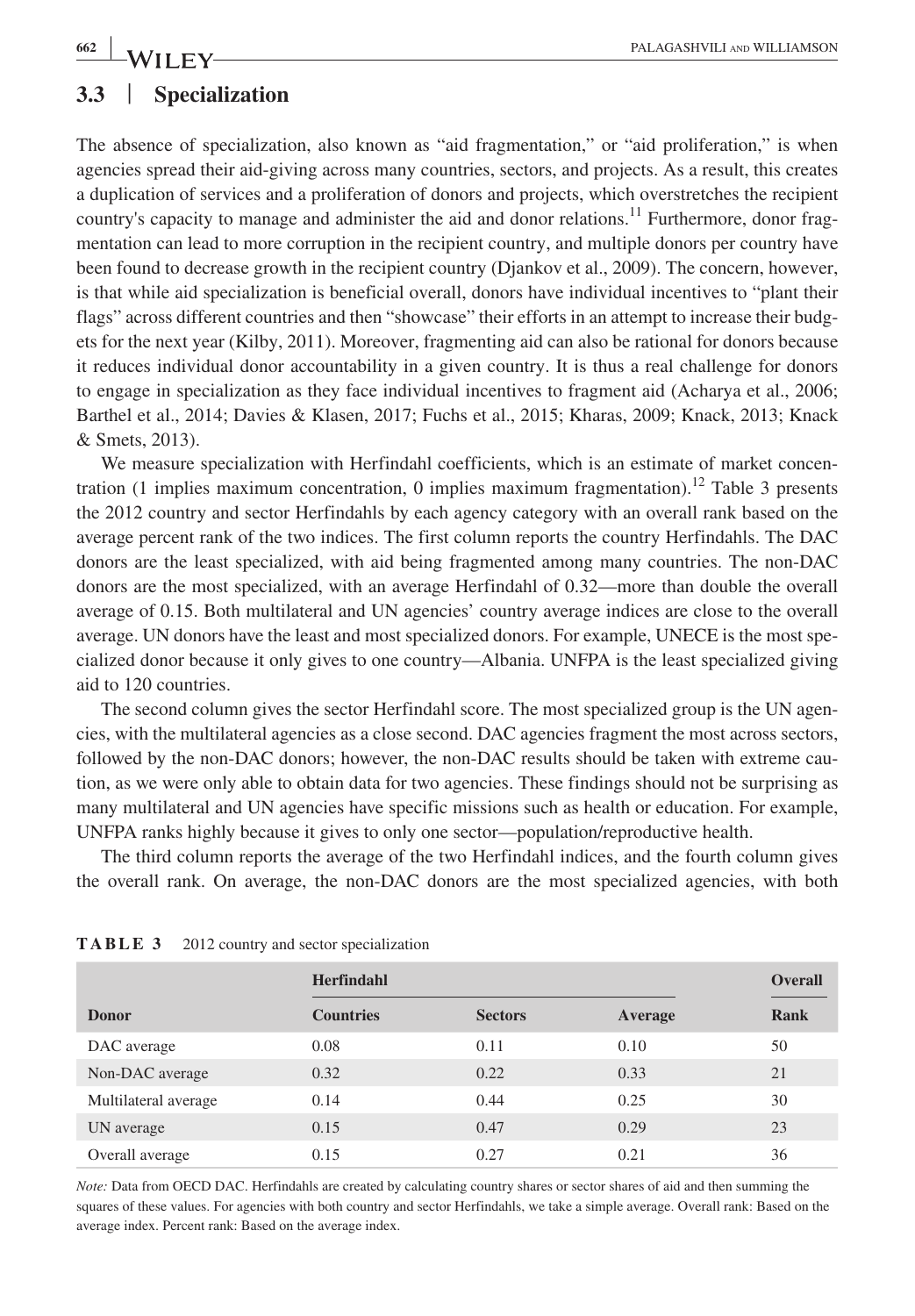multilateral and UN agencies falling slightly below. The DAC-bilateral agencies fragment the most aid. This could suggest that bilateral agencies are attempting to "plant their flags" across different countries and projects to "showcase" their aid-giving profiles.

Interestingly, the DAC donors are often the most vocal in claiming to commit to less aid fragmenting and better donor coordination. For example, the United Kingdom (DFID) is often championed as a top donor engaging in best practices (Easterly & Williamson, 2011). Ironically, the United Kingdom also ranks last in this category, illustrating potential susceptibility to such "planting the flags" pressures. The non-DAC donors provide an interesting result since they also face political pressure but tend to be more specialized, possibly due to the small size of their budget. The multilateral agencies are more specialized than DAC donors and appear to support aid more along the lines of their mission statement. For example, the World Food Program gives most of its aid to emergency response efforts.

# **3.4** | **Selectivity**

Selectivity is another practice emphasized by the Paris Declaration (OECD, 2005), World Bank (2005, p. 171), and the Accra High Level Forum (2008). The consensus is that aid could be more effective at reducing poverty if it is given to (1) to the poorest countries, (2) to more democratic countries, and (3) to countries that minimize corruption. The problem, however, is that countries that tend to be more corrupt and have more authoritarian governments are also often the lowest-income countries.<sup>13</sup>

We calculate the share of aid going to low-income countries, free countries, and less corrupt governments. Free shares are based on three democracy score sources. Using Polity IV's 0- to 10-point democracy ranking, a democracy score greater than 8 would indicate that a country is "free." When using Polity IV is not feasible, a dichotomous democracy ranking from Przeworski et al. (2000) (updated in Cheibub et al., 2010) is used. If those data are also not available, we use the free ranking for political and civil liberties by the Freedom House (2014).

Corruption shares are based on two sources. We first use the International Country Risk Guide's (ICRG) political risk index where we classify a country as corrupt if it has a score of two or less on a six-point scale (International Country Risk Guide, 2013). If ICRG data are not available, a country is corrupt if Transparency International's CPI (2012) index is less than three. We use multiple data sources to not bias the rankings due to significant missing data for many aid-receiving countries.<sup>14</sup> The low-income share is the sum of aid flowing to the least-developed countries and other lowincome countries, as defined by OECD. We create an overall composite selectivity score, where donors get positive weight for aiding poor countries and negative weight for supporting corrupt or unfree countries.

Table 4 reports the 2012 shares of aid going to free countries, noncorrupt countries, low-income countries, and the overall composite rank for each donor category. The bilateral DAC donors have the largest share of aid going to free countries (30%). Multilateral donors give about 27% to free countries. The UN donors' average is 26%; however, this result is biased upward because of an outlier—UNECE. Recall that UNECE only gives to Albania, so 100% of its aid is classified as free. Without UNECE, the UN agencies are the worst performers—with only an average of 19% of aid going to free countries. The non-DAC donors also give a smaller share to free countries (22%).

The second column reports the shares of aid going to noncorrupt countries. DAC and multilateral donors do the best giving over 30% of aid to noncorrupt countries. The non-DAC donors do the worse, allocating only 22% to noncorrupt, followed by the UN donors who give slightly more, 25% of aid to noncorrupt countries. Somewhat ironic, UNECE scores the worst, giving all aid to a corrupt country, Albania. Iceland, a DAC donor, also gives all of its aid to corrupt countries.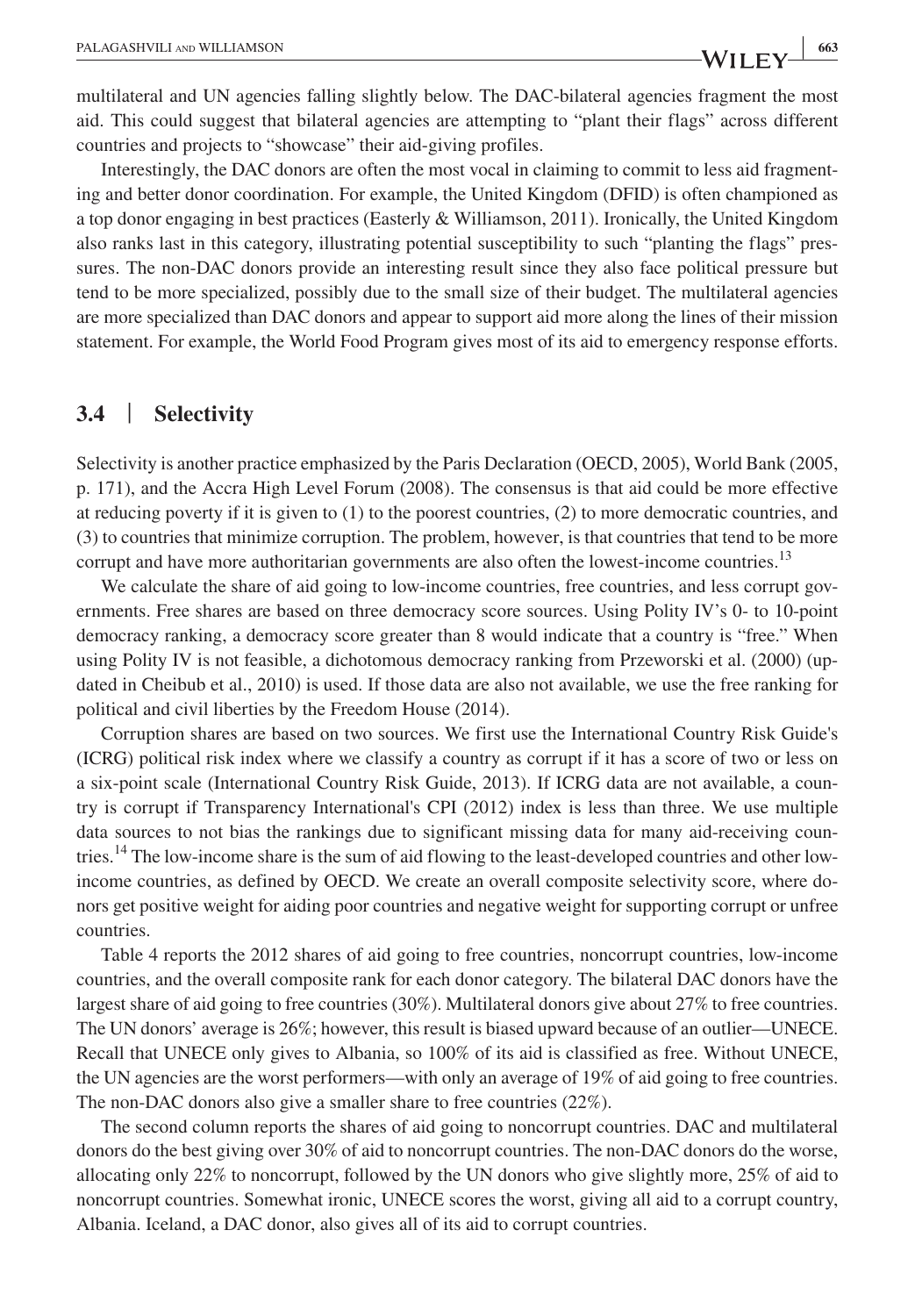| , , , , , , , , |                                                              |  |
|-----------------|--------------------------------------------------------------|--|
|                 | <b>TABLE 4</b> 2012 selectivity measures based on aid shares |  |

| <b>Donor</b>         | Share free $(\%)$ | Share noncorrupt $(\%)$ | <b>Share low income</b><br>(%) | <b>Composite</b><br>rank |
|----------------------|-------------------|-------------------------|--------------------------------|--------------------------|
| DAC average          | 30                | 31                      | 19                             | 42                       |
| Non-DAC average      | 22                | 22                      | 19                             | 51                       |
| Multilateral average | 27                | 33                      | 55                             | 20                       |
| UN average           | 26                | 25                      | 48                             | 25                       |
| Overall average      | 27                | 29                      | 30                             |                          |

*Note:* Composite rank: Based on composite percent rank. Composite percent rank is based on a composite score

calculated as:  $0.25 \times$  percentile rank (share going to noncorrupt countries) +  $0.25 \times$  percentile rank (shares going to free countries)  $+ 0.50 \times$  percentile rank (shares going to low-income countries).

The last selectivity measure, share going to low income, is reported in the third column. There is a tremendous difference between the bilateral agencies and multilateral and UN donors. Both the DAC and non-DAC bilateral agencies only give about 19% of aid to low-income countries, whereas UN agencies give 48% and multilateral agencies give 55%. AfDB is the best donor based on income selectivity, giving most of its aid to low-income countries. However, AfDB is also one of the worst performers in terms of aid going to corrupt and unfree countries. This illustrates a tradeoff that donors may face between giving aid to the poorest versus giving aid to uncorrupt and free countries.

The composite rank weighs all three selectivity categories and gives each donor an overall ranking. The best group of donors is the multilaterals, followed by the UN agencies and then the DAC donors, with the non-DAC donors being the least selective agencies.

Ideally, donors would give to countries that are both in need and well-governed.<sup>15</sup> When we compare aid allocated to poor countries and given to democratic, non-corrupt countries, we find only a few donors fitting this allocation pattern. Many donors choose to maximize success in one dimension at the expense of the other. AfDB and UNPBF give aid mainly based on income. Slovenia gives aid based on governance with no consideration of need. The worst case is if a donor does not consider either need or governance.<sup>16</sup> Most donors performing poorly on all three dimensions are bilateral-DAC and non-DAC donors, including the UK, Sweden, and Finland, as well as Russia, Kuwait, and UAE. This may suggest that there is no discernable difference between DAC and non-DAC on selectivity.

The mission of each agency could be driving these results. For example, regional banks, such as AfDB, may target needy but poorly governed African countries. Similarly, the UN agencies also seem intended to give to the poorest countries. However, bilateral aid does not seem to be based on need or better governance; bilateral donors tend to follow political or historical considerations when they give aid (Fleck & Kilby, 2010; Frot et al., 2014; Maizels & Nissanke, 1984). This can explain why the multilateral and UN agencies significantly outperform the bilateral agencies in terms of selectivity: bilateral aid is based on political economy factors, while multilateral agencies may aim to fulfill their missions to help those most in need. This result calls into question the seriousness of donor commitments to allocating aid based on selectivity.<sup>17</sup>

# **3.5** | **Ineffective channels**

Ineffective channels attempt to measure the proportion of aid that is tied aid, food aid, or technical aid, all of which are considered to be more harmful or inadequate forms of aid-giving. Donors who engage in tied-aid may be more interested in increasing donor exports (Commission for Africa, 2005,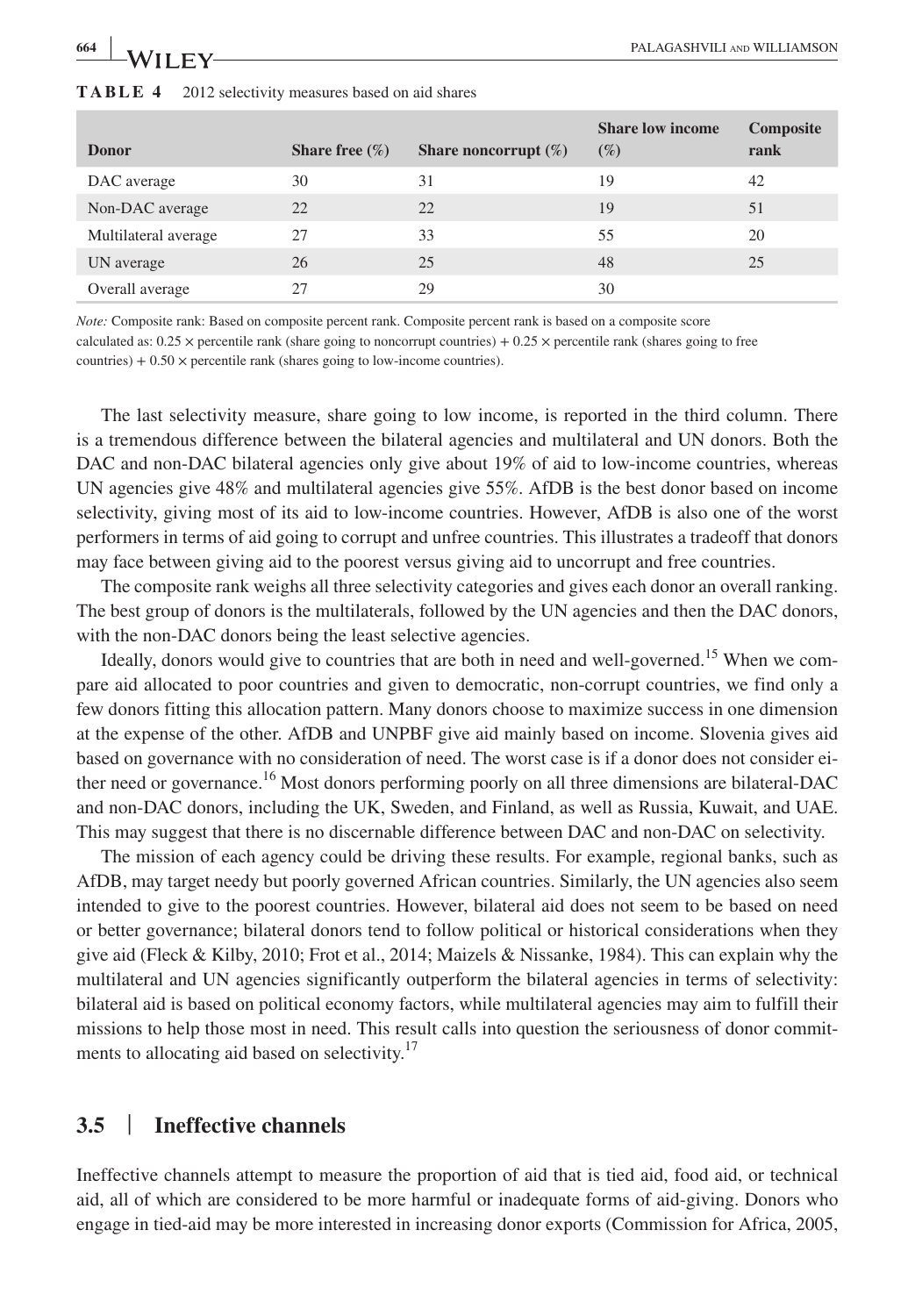p. 92; IMF & World Bank, 2006). Food aid is seen as a mechanism by which donor countries can send excess agricultural products to recipient countries. Donors can also support their individual interests with the use of technical aid, and technical aid can cause greater harm as these technical assistants lack proper incentives and important local knowledge (United Nations Millennium Project, 2011, pp. 196–197; IMF & World Bank, 2006, p. 7).

Table 5 reports the portion of aid that is tied, food aid, or technical aid. Agencies are ranked based on an average of the percentage ranks from all three types of aid. We have data only on the tying status of DAC bilateral donors. The non-DAC donors do not report tying status, so this category is omitted for non-DAC donors. In addition, multilateral agencies do not tie aid, so all multilateral agencies, including the UN donors, record 0% share of the aid tied. Easterly and Williamson (2011) note that technical assistance from multilateral agencies is often unreliable, so we focus mainly on the outliers in the data.

Column 1 reports tied aid for each donor category. Over 14% of aid is still tied. Portugal performs the worst by tying almost 90%. Column 2 reports the share of technical assistance. Only 3 of the 26 bilateral agencies do not provide aid through technical assistance (Poland, Slovak Republic, and Slovenia). Column 3 reports food aid. Many agencies give some food aid but only a small amount. The United States provides the second-largest share of food aid at 3.3%, which may reaffirm speculations of food aid as a mechanism for agriculture powerhouse countries to send excess products to recipient countries.

Given the nature of the data, it is hard to draw precise conclusions; therefore, we do not focus on donor group comparisons. However, it should be noted that the bilateral DAC donors are by far the worst-performing group. This is not surprising as no other subgroup of donors tied aid and most multilaterals do not provide technical assistance or food aid. These findings may highlight that aid given through these channels is mainly politically driven instead of based on effective aid delivery.

# **3.6** | **Overall rankings**

Table 6 presents the overall rankings for each donor group based on our five categories. In Appendix 3, these scores are available on the individual agency level. We aggregate an overall rank based on the overall percentile rank, which is the average percentile rank across each category (Easterly & Pfutze, 2008). We only give a donor an overall rank if it has data on at least three of the five categories, leaving a total of 73 donors.

| <b>Donor</b>         | <b>Share tied</b><br>aid $(\%)$ | <b>Share technical</b><br>assistance $(\%)$ | <b>Share food</b><br>aid $(\%)$ | Average<br>shares $(\%)$ | <b>Overall</b><br>rank |
|----------------------|---------------------------------|---------------------------------------------|---------------------------------|--------------------------|------------------------|
| DAC average          | 14.52                           | 18.22                                       | 0.62                            | 10.62                    | 54                     |
| Non-DAC average      |                                 | 1.56                                        | 0.13                            | 0.85                     | 12                     |
| Multilateral average | 0.00                            | 1.01                                        | 0.01                            | 0.34                     | 16                     |
| UN average           | 0.00                            | 0.00                                        | 0.96                            | 0.32                     | 9                      |
| Overall average      | 6.99                            | 7.73                                        | 0.42                            | 4.48                     | 29                     |

**TABLE 5** 2012 ineffective channels based on aid shares

*Note:* Data for all three ineffective channels are collected from OECD. Data for tying status are from OECD DAC, and data for technical cooperation and food aid are collected from OECD CRS. Overall rank: Based on percent rank. Percent rank: Equals the percent rank of the average of all three categories.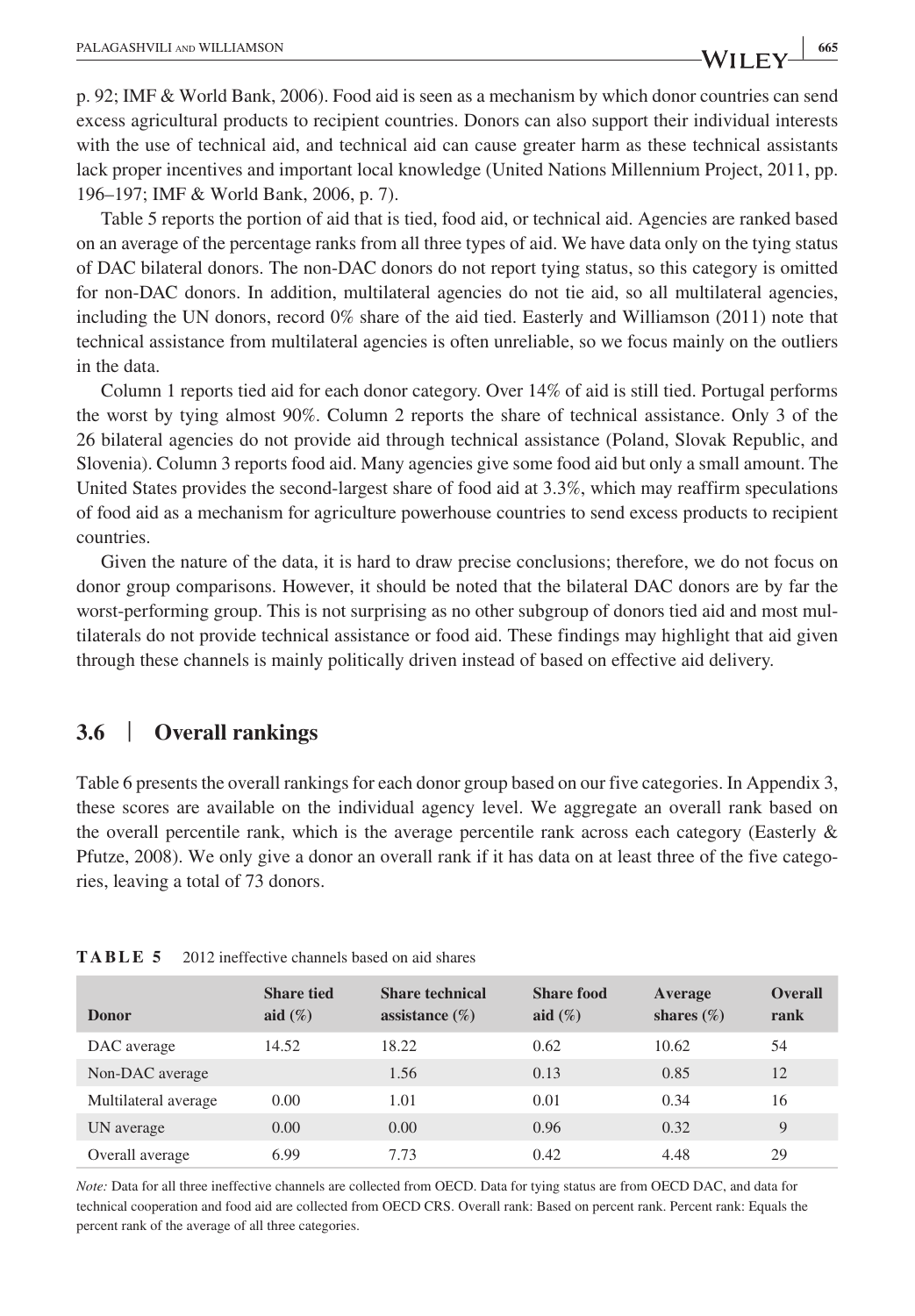| TABLE 6 2012 ranking of donor agencies |            |                  |                                           |        |                 |                                      |
|----------------------------------------|------------|------------------|-------------------------------------------|--------|-----------------|--------------------------------------|
| Donor                                  | Rank       | Transparency (%) | Low overhead $(\%)$ Specialization $(\%)$ |        | Selectivity (%) | Avoid ineffective<br>channels $(\%)$ |
| DAC average                            | 46         | 59               | 63                                        | $30\,$ | $\frac{1}{4}$   | 22                                   |
| Non-DAC average                        | 47         | $\circ$          | 59                                        | 71     | 30              | 48                                   |
| Multilateral average                   | $\epsilon$ | 8                | 45                                        | 57     | $\overline{71}$ | $^{49}$                              |
| UN average                             | 29         | $\overline{40}$  | 20                                        | 68     | 8 <sup>o</sup>  | 50                                   |
| Overall average                        | 37         | 46               | 50                                        | $50\,$ | $\overline{50}$ | 38                                   |

| $\ddot{\phantom{a}}$<br>i<br>J |  |
|--------------------------------|--|
| al cus cus<br>i                |  |
| J<br>and in the case           |  |
| ١<br>ļ<br>ص                    |  |
| ï                              |  |
| ۳                              |  |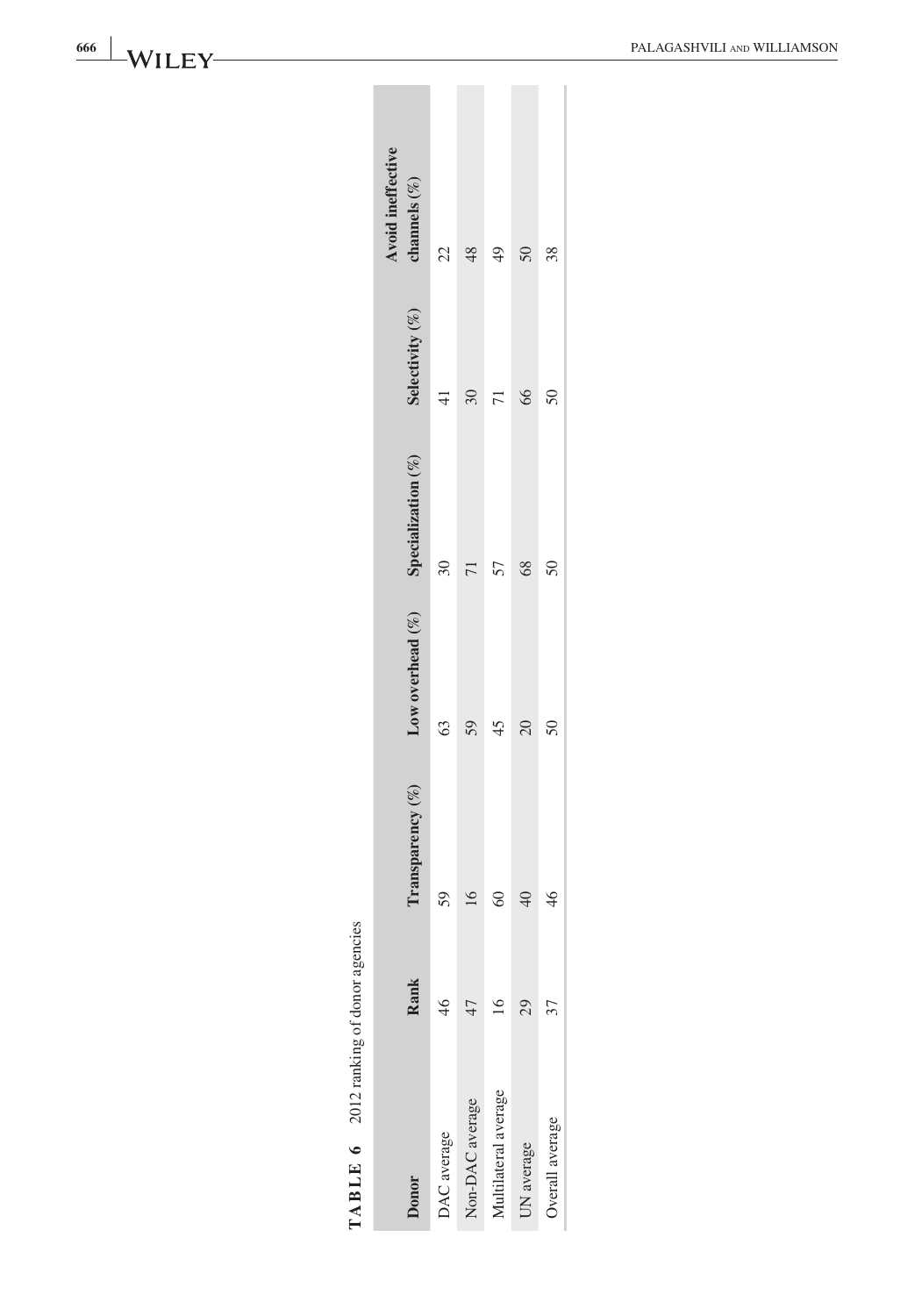|                                                             | PALAGASHVILI AND WILLIAMSON |                |           |         |            |         |            |         |                      |         |         |                     |                               |                |            |                       |            |         |            |         |          | WH       |         | EY                  | 667         |
|-------------------------------------------------------------|-----------------------------|----------------|-----------|---------|------------|---------|------------|---------|----------------------|---------|---------|---------------------|-------------------------------|----------------|------------|-----------------------|------------|---------|------------|---------|----------|----------|---------|---------------------|-------------|
|                                                             |                             | <b>Sector</b>  | 0.002     | (0.016) | $-0.35***$ | (0.099) | $-0.24***$ | (0.094) | $0.02\,$             | (0.115) | 50      | 0.42                |                               | Tied aid       | $-0.20$    | $(0.01)$              | $0.17***$  | (0.06)  |            |         | $-0.006$ | $(0.01)$ | 53      | 0.22                | (Continues) |
|                                                             |                             | Country        | $-0.03**$ | (0.012) | $-0.02$    | (0.058) | $0.10\,$   | (0.069) | $0.002\,$            | (0.093) | 69      | 0.25                |                               | Food aid       | $0.001***$ | (0.0004)              | $0.005**$  | (0.002) | $0.004**$  | (0.002) | $0.01\,$ | (0.009)  | 73      | 0.04                |             |
|                                                             | Panel C: Specialization     |                |           |         |            |         |            |         |                      |         |         |                     |                               | Tech assist    | $0.001\,$  | (0.008)               | $0.18***$  | (0.035) | $0.01\,$   | (0.017) | $-0.004$ | (0.004)  | 73      | 0.36                |             |
|                                                             |                             | Specialization | $-0.04**$ | (0.011) | $-0.24***$ | (0.090) | 0.05       | (0.095) | 0.09                 | (0.112) | 69      | 0.39                | Panel E: Ineffective channels | Avoid ineffect | $-0.01$    | (0.010)               | $-0.27***$ | (0.035) | $-0.04$    | (0.027) | $-0.01$  | (0.020)  | 73      | 0.57                |             |
|                                                             |                             | T-overhead     | $0.07***$ | (0.013) | $-0.30***$ | (0.076) | $-0.28**$  | (0.113) | $-0.34***$           | (0.099) | 73      | 0.41                |                               | Low income     | $0.02\,$   | (0.011)               | $-0.36***$ | (0.071) | $-0.33***$ | (0.094) | $-0.06$  | (0.112)  | 59      | 0.43                |             |
|                                                             | <b>B:</b> Transparency      | T-OECD         | $0.05***$ | (0.013) | $0.02\,$   | (0.062) | $-0.52***$ | (0.078) | $0.08\,$             | (0.073) | 73      | 0.76                |                               |                |            |                       |            |         |            |         |          |          |         |                     |             |
| OLS regression, size and type of agency, and best practices | Panel                       | Transp.        | $0.06***$ | (0.010) | $-0.17***$ | (0.047) | $-0.39***$ |         | $(0.070)$<br>-0.17** | (0.059) | 73      | 0.69                |                               | Non-corrupt    | $0.01\,$   | $\left( 0.011\right)$ | $-0.04$    | (0.046) | $-0.10$    | (0.068) | $-0.09*$ | (0.049)  | 69      | 0.05                |             |
|                                                             |                             |                |           |         |            |         |            |         |                      |         |         |                     |                               | Free           | $-0.04**$  | (0.013)               | $0.07\,$   | (0.051) | $-0.13*$   | (0.078) | $-0.02$  | (0.073)  | 69      | 0.11                |             |
|                                                             | Panel A: Overall            | Overall rank   | $0.03**$  | (0.013) | $-0.46***$ | (0.069) | $-0.38***$ | (0.094) | $-0.17*$             | (0.091) | 72      | 0.38                | Panel D: Selectivity          | <b>Select</b>  | 0.004      | (0.013)               | $-0.34***$ | (0.080) | $-0.43***$ | (0.093) | $-0.08$  | (0.110)  | 69      | 0.30                |             |
| $\overline{a}$<br>TABLE                                     |                             | Dep. var:      | Log ODA   |         | DAC        |         | nonDAC     |         | E                    |         | Observ. | Adj. $\mathbf{R}^2$ |                               | Dep. var:      | Log ODA    |                       | DAC        |         | nonDAC     |         | Š        |          | Observ. | Adj. $\mathbf{R}^2$ |             |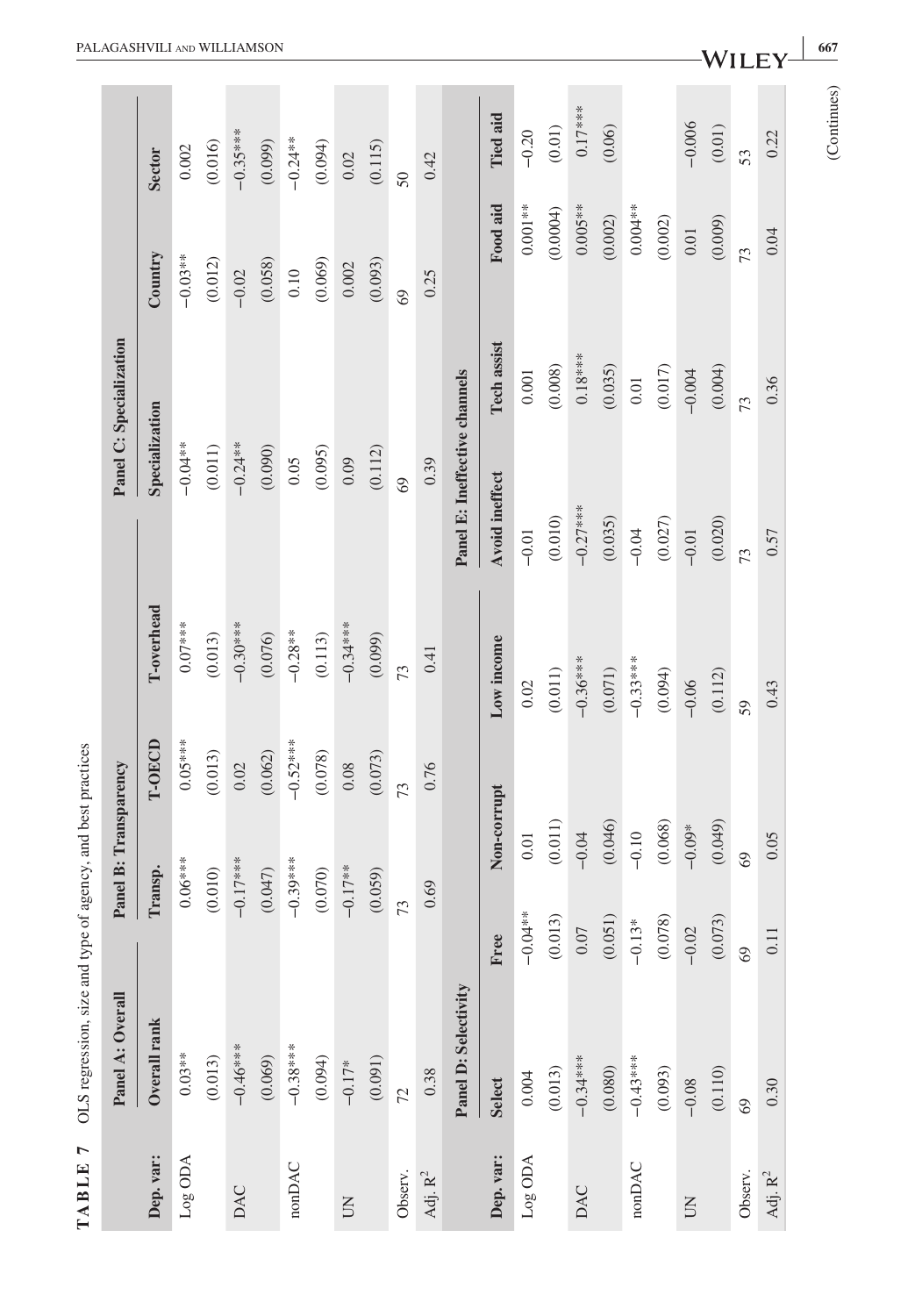| ľ            |
|--------------|
| Œ<br>Ì<br>l, |
| ≏<br>⋖       |
| ۰            |

**668**

 $-WILEY$ 

|                         | Panel F: Overhead costs |          |               |                  | Panel G: Overhead and multilateral aid |                 |                         |                  |
|-------------------------|-------------------------|----------|---------------|------------------|----------------------------------------|-----------------|-------------------------|------------------|
| Dep. var:               | Low overhead            | Admin    | $\frac{8}{2}$ | <b>ODA/staff</b> | Low overhead                           | Admin           | $\overline{\mathbf{S}}$ | <b>ODA/staff</b> |
| Log ODA                 | $0.04***$               | $-0.10$  | $-0.13$       | $0.81**$         | $0.05**$                               | $-0.01$         | 0.01                    | $0.84***$        |
|                         | (0.019)                 | (0.072)  | (0.123)       | (0.347)          | (0.022)                                | $(0.007)$       | (0.018)                 | (0.394)          |
| DAC                     | $0.16***$               | $-0.45*$ | $-0.23$       | $-0.20$          |                                        |                 |                         |                  |
|                         | (0.076)                 | (0.267)  | (0.195)       | (1.337)          |                                        |                 |                         |                  |
| nonDAC                  | 0.20                    | $-0.63$  | $-0.43$       | 0.09             |                                        |                 |                         |                  |
|                         | (0.123)                 | (0.424)  | (0.346)       | (1.854)          |                                        |                 |                         |                  |
| $\overline{\mathsf{S}}$ | $-0.28***$              | 0.24     | 0.33          | $-2.39*$         |                                        |                 |                         |                  |
|                         | (0.072)                 | (0.407)  | (0.424)       | (1.220)          |                                        |                 |                         |                  |
| Multi. Aid              |                         |          |               |                  | $0.48***$                              | $-0.12**$       | $-0.17**$               | 0.15             |
|                         |                         |          |               |                  | (0.193)                                | (0.048)         | (0.072)                 | (4.263)          |
| Observ.                 | 58                      | 54       | 38            | 47               | 35                                     | 33 <sub>1</sub> | 19                      | 27               |
| Adj. $\mathbf{R}^2$     | 0.39                    | 0.16     | 0.07          | $\overline{0}$ . | 0.16                                   | 0.20            | 0.06                    | 0.06             |
|                         |                         |          |               |                  |                                        |                 |                         |                  |

selectivity measures from Appendix 2, Table D. Avoid Ineffect, Tech Assist, and Food Aid are measures of ineffective channels in Appendix 2, Table E. Low Overhead, admin, SB, and ODA/staff are selectivity measures from Appendix 2, Table D. Avoid Ineffect, Tech Assist, and Food Aid are measures of ineffective channels in Appendix 2, Table E. Low Overhead, admin, SB, and ODA/staff are Note: Constant term included in each regression. \*\*\*1% significance; \*\*5% significance; \*10% significance. The overall rank is from Appendix 3. Transp. T-OECD, T-overhead are the transparency *Note:* Constant term included in each regression. \*\*\*1% significance; \*\*5% significance; \*10% significance. The overall rank is from Appendix 3. Transp, T-OECD, T-overhead are the transparency indices from Appendix 2. Table A. Specialization, Country Herf, and Sector Herf are the specialization measures from Appendix 2. Table C. Select, Free, Non-corrupt, and Low Income are the indices from Appendix 2, Table A. Specialization, Country Herf, and Sector Herf are the specialization measures from Appendix 2, Table C. Select, Free, Non-corrupt, and Low Income are the the overhead cost indicators in Appendix 2, Table B. Multi. Aid is the share of a donor's aid allocation given to multilateral institutions. the overhead cost indicators in Appendix 2, Table B. Multi. Aid is the share of a donor's aid allocation given to multilateral institutions.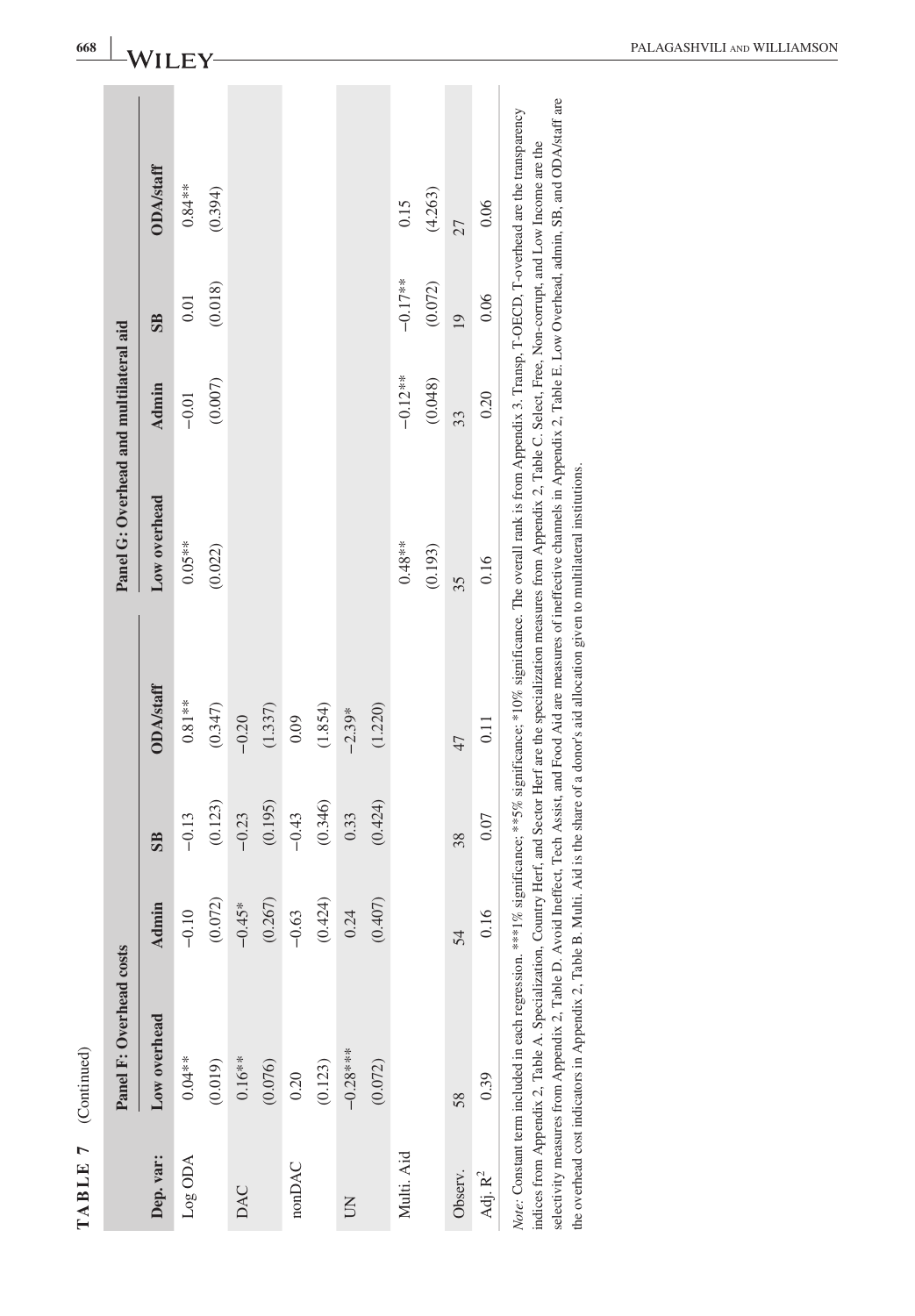By far, the best-performing donor group is the multilateral agencies with an average rank of 16, and this is supported by regression estimates in Section 4. The other three subgroups of donors do much worse. The UN ranks second with an average overall rank of 29. The average rankings for DAC donors and non-DAC donors are almost equal, 46 and 47, respectively.<sup>18</sup> This is consistent with the few studies determining whether DAC and non-DAC aid are different (Dreher & Fuchs, 2015; Dreher et al., 2011). Although there are specific ways in which DAC and non-DAC donors differ, in general, both are equally poor performers.

Our findings imply that, on average, multilateral and UN donors have better practices than bilateral agencies (including both DAC and non-DAC). The multilateral donors are more selective, avoid disbursement through ineffective channels, do not fragment across as many countries and sectors, and are transparent. The only component where multilateral aid agencies tend to perform very poorly is with overhead costs—and, as discussed earlier, this may be driven by bilateral donors using multilateral aid agencies to disperse part of their aid. UN donors also tend to have very high overhead costs, possibly as a result of organizational structure or the type of programming.

One of the more interesting results is the similar performance of non-DAC donors to DAC agencies. This finding is counter to earlier speculations about non-DAC donors' "corrupting" aid. While some concerns are warranted, such as the lack of transparency, there are other margins where non-DAC agencies outperform DAC donors. For example, non-DAC donors tend to perform very well in terms of overhead costs and aid specialization by country. The country specialization of non-DAC aid is in line with the literature showing how emerging donors focus on their own regions and concentrate aid in neighboring countries (Dreher & Fuchs, 2015; Dreher et al., 2011; Harmer & Cotterrell, 2005).

Perhaps the most important result is the poor performance of DAC donors. Although DAC agencies have the most transparent OECD reporting and have the lowest overhead costs, they engage in much worse effective aid practices in the other components and, in particular, with aid fragmentation. Their average percentile rank is significantly lower than all other donor subgroups, yet the DAC donor community publicly commits to the principle of aid specialization.

Overall, these findings may suggest that bilateral DAC agencies are more susceptible to political economy pressures, allocating aid for political reasons instead of development purposes (Brech & Potrafke, 2014; Dreher et al., 2009; Fleck & Kilby, 2010; Frot et al., 2014; Fuchs et al., 2014; Kuziemko & Werker, 2006; Maizels & Nissanke, 1984; Neumayer, 2003). However, recent studies by Dreher, Simon and Valasek (2018) and, Dreher, Rosendorff, et al. (October 2018) also highlight the political economy of multilateral aid. Dreher, Rosendorff, et al. (October 2018) find that bilateral donors will allocate more aid through multilateral agencies when the bilateral donors want to "hide" their aid practices from the donor's domestic audience. They conclude: "Our results show that multilateral aid allows donors to obfuscate payments to a country that the donors' voters do not want to support" (p. 42).

# **4** | **REGRESSION ESTIMATIONS**

For robustness, in Table 7, we present OLS regressions correlating best practices and the type of donor. To do so, we use individual agency scores presented in Appendix 3. In addition to controlling for donor type, we examine whether the size of the donor correlates with best practices. We use the overall donor rank and each measure of best practice, including the overall practice rank as well as the subcomponents, as the dependent variables. We control for log ODA in 2012 to proxy for the size of the donor and dummy variables for DAC, non-DAC, and UN donors (multilateral donor is the excluded group).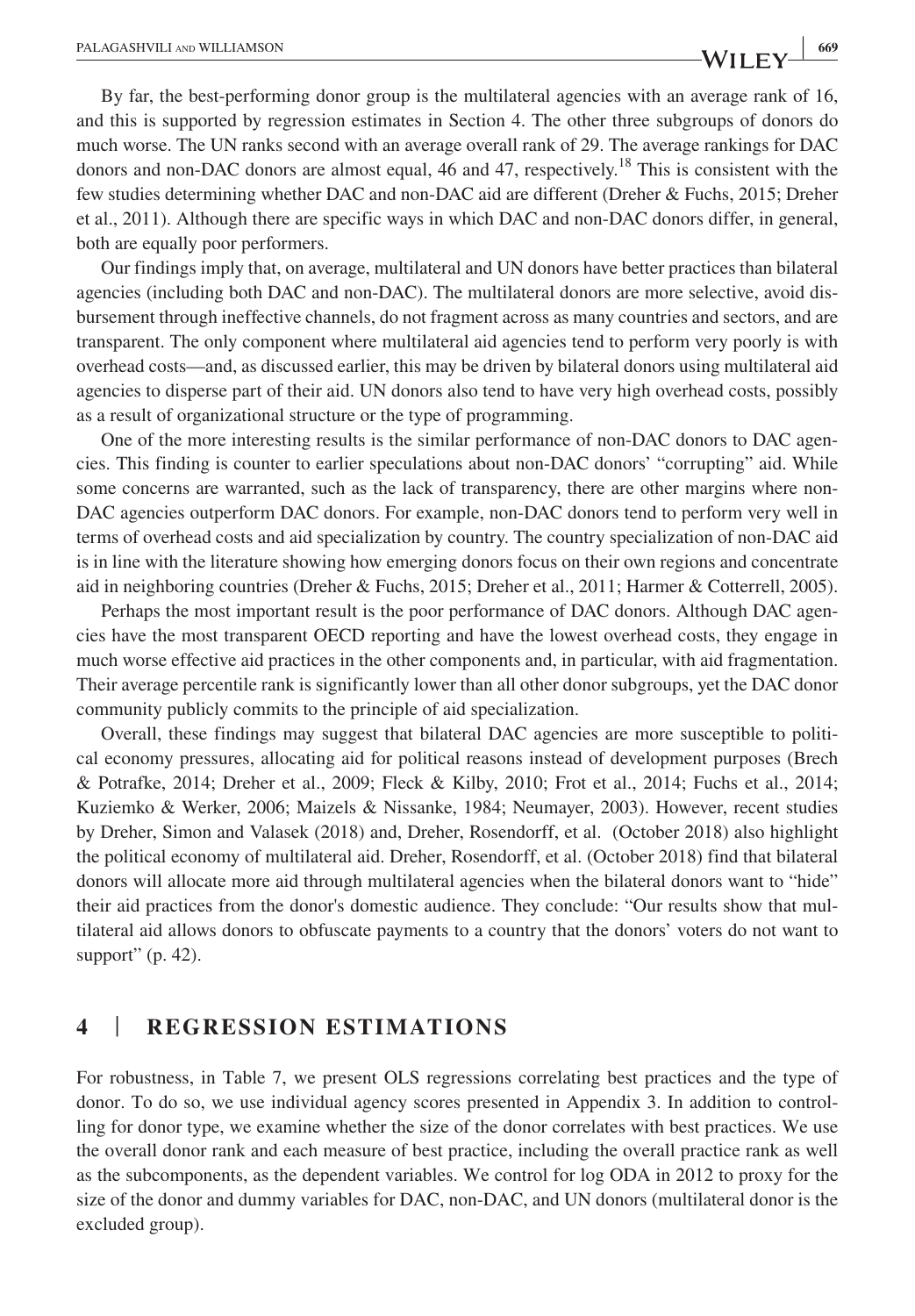After controlling for agency size, our regressions support our general findings between the type of donor and best practice correlations, with a few notable differences discussed later. As shown in Panel A, both coefficients on DAC and non-DAC donors are negative and highly significant, indicating that these two types of donors perform worse overall compared to the omitted multilateral agencies. UN donors are negative but only marginally significant at 10% level. Larger donors tend to perform better with a higher overall rank, and this seems to be driven by large donors being considerably more transparent (Panel B) and having lower overhead costs (Panel F).

Panel B reports the results for the transparency best practice. DAC and UN agencies are positively associated with OECD reporting, while non-DAC is negative and significant, which is expected since non-DAC agencies are not required to report to the OECD. These findings support our OECD reporting index in Table 1: DAC and UN agencies score the highest on OECD reporting, while non-DAC are the worst performers for this transparency category.

However, compared to multilateral agencies and controlling for donor size, DAC, non-DAC, and UN agencies are negative and significantly correlated with a lower *overall* transparency score and less overhead reporting. Although DAC agencies have the highest average transparency score in our previous findings, once we control for donor size, DAC agencies are negative and significantly correlated with overall transparency and overhead reporting. Panel B also indicates that large donors are significantly more likely to be transparent. Taken together, this provides some evidence that DAC and non-DAC agencies are more similar regarding transparency practices and that the differences among them reported in Table 1 may be driven by differences in the size of the donor. In other words, smaller DAC donors, such as Slovenia and Slovak Republic, perform as badly in overall transparency as smaller non-DAC donors, such as Latvia and Estonia.

As reported in Panel C, DAC donors have significantly lower overall and sector specialization scores, fragmenting aid considerably across sectors. Non-DAC donors are insignificantly correlated with overall specialization and country fragmentation, supporting our prior finding that non-DAC donors tend to fragment less across countries. Taken together, the regressions in Panel C support our findings in Table 3 on specialization: DAC donors fragment across sectors significantly more than UN and multilateral agencies, and non-DAC donors fragment less across countries than other donors. Larger donors are significantly associated with lower specialization rankings, including country specialization.

Both DAC and non-DAC donors score significantly worse on selectivity, specifically low-income aid, compared to multilateral and UN agencies (Panel D), and this supports our findings in Table 4. Panel E documents that DAC agencies are the worst-performing group based on ineffective channels, significantly providing more technical assistance, food aid, and tied aid.

The regression estimates in Panel F show further support for our findings in Table 2 on overhead costs and type of donor: DAC agencies are the best performing in overall overhead costs, while UN donors are the worst performing in overall overhead costs. Moreover, we once again find that large donors are positively and significantly correlated with lower overhead costs.

In Panel G, we check the association between low overhead costs and bilateral donors giving aid through multilateral donors, as discussed earlier. Our regressions support this argument where share to multilaterals is positively and significantly related to low overhead costs, specifically ODA/staff. This suggests that bilateral agencies giving a larger share of their budget to multilateral agencies instead of directly dispersing aid can lower their overhead costs (possibly by hiring fewer staff). This result provides a partial explanation for why bilateral agencies receive higher rankings on overhead costs than multilateral donors.

Our regression analysis documents some interesting associations between best practices and the size of donor agencies. After controlling for the type of donor, log ODA is positively and significantly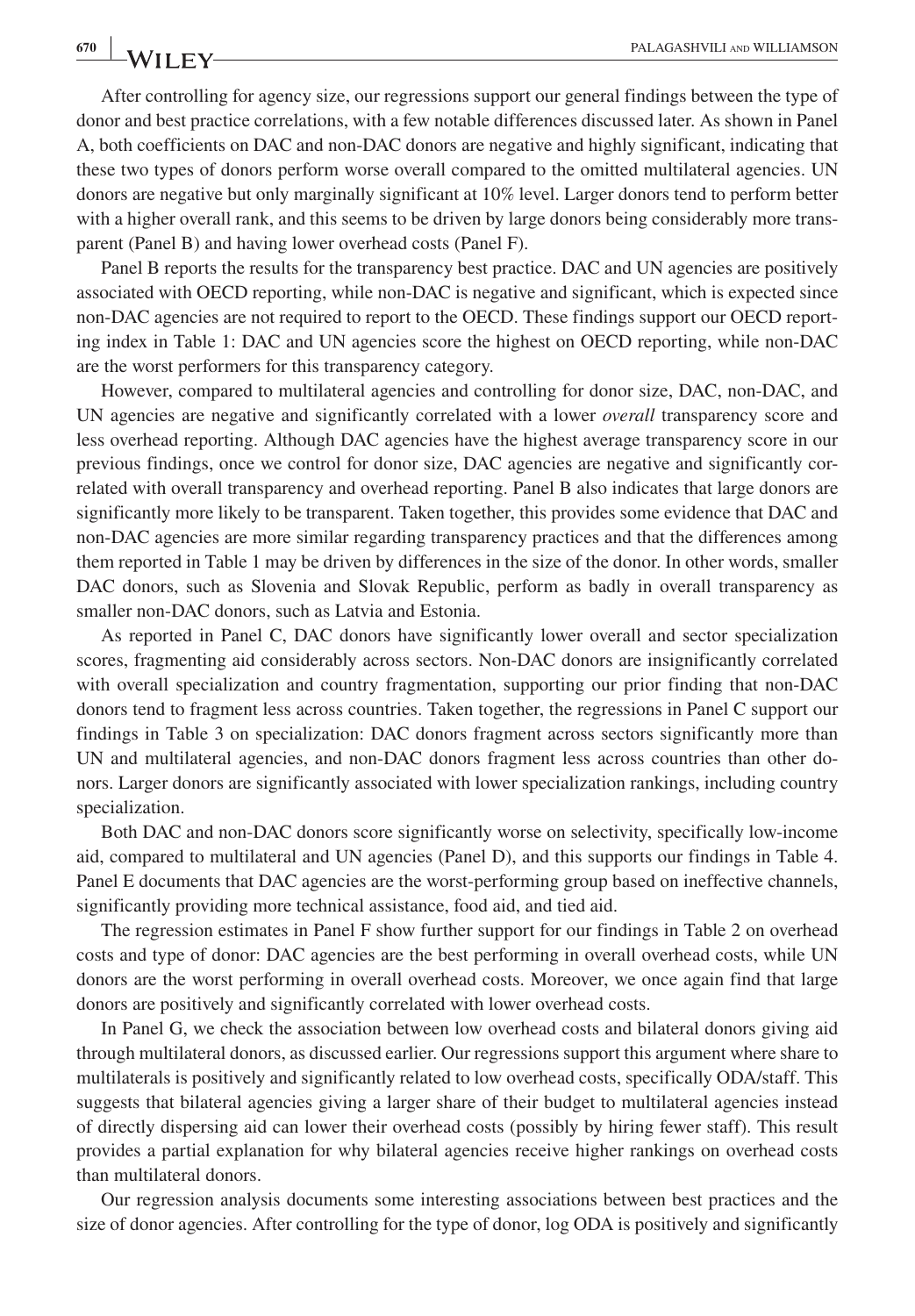related to the overall rank of a donor. This implies that larger agencies tend to engage in best practices more than smaller donors, which is driven by larger donors being more transparent and having lower overhead costs. However, larger donors also engage in some poor practices. They tend to fragment aid across countries, consistent with studies finding that larger donors fragment aid for geopolitical or strategic reasons, including "planting their flag." In addition, large donors tend to give aid to non-democratic countries and disperse food aid.

Combining the regression estimations with our previous findings, DAC and non-DAC donors alike are significantly associated with lower overall best practices. Specifically, both types of agencies give aid to higher-income countries (and thus are not income-selective), fragment across sectors, and are not as transparent as multilateral donors (once we control for agency size). UN agencies give aid to corrupt countries, have high overhead costs, and are not transparent. Overall, our regression estimations provide additional insights into understanding how agency size and type affect donor behavior, and future research should further unpack how practices are being driven by the size of donors.

# **5** | **CONCLUSION**

Fifteen years since the Paris Declaration and many reaffirmations and recommitments to the same basic principles, donors as a whole are still not following their own best practices. The most vocal group to these aid commitments is the DAC bilateral agencies; however, these donors are some of the worst performers. Despite some rhetoric regarding the potentially negative impact of non-DAC donors on aid quality, non-DAC donors, in reality, perform similarly to DAC agencies. Suspicions of non-DAC as "rogue aid" may be exaggerated. Although no single donor meets the standards of best practices across the board, multilateral agencies do consistently outperform bilateral agencies.

Our findings open up several new avenues for research in best aid practices. What can explain patterns of poor performance, especially among bilateral donors? Is it possible to identify determinants of "good" or "bad" practices? How does the size of the donor influence best aid practices? Further investigation can explore such questions. In addition, our inclusion of non-DAC donors in the rankings allows scholars to further examine the phenomenon of emerging donor behavior and investigate the political economy suggestions we have raised throughout the article.

If donors give foreign aid based on "self-interest" reasons instead of development concerns, this could be a reason that we continue to see donor failures to meet their own effective aid standards. The next step is gaining a deeper understanding of donor incentives to meet their effective aid practices, as the simple commitment has not served to change agency practices.

### **CONFLICT OF INTEREST**

The authors declare that they have no conflict of interest in the subject matter or materials discussed in this manuscript.

### **DATA AVAILABILITY STATEMENT**

The data that support the findings of this study are available from the corresponding author upon reasonable request.

### **ENDNOTES**

See, for example, Bräutigam and Knack (2004), Djankov, Montalvo, and Reynal-Querol (2008), Dreher et al. (2017), Easterly (2001, 2006), Easterly, Levine, and Roodman (2004), Knack (2001), and Young and Sheehan (2014).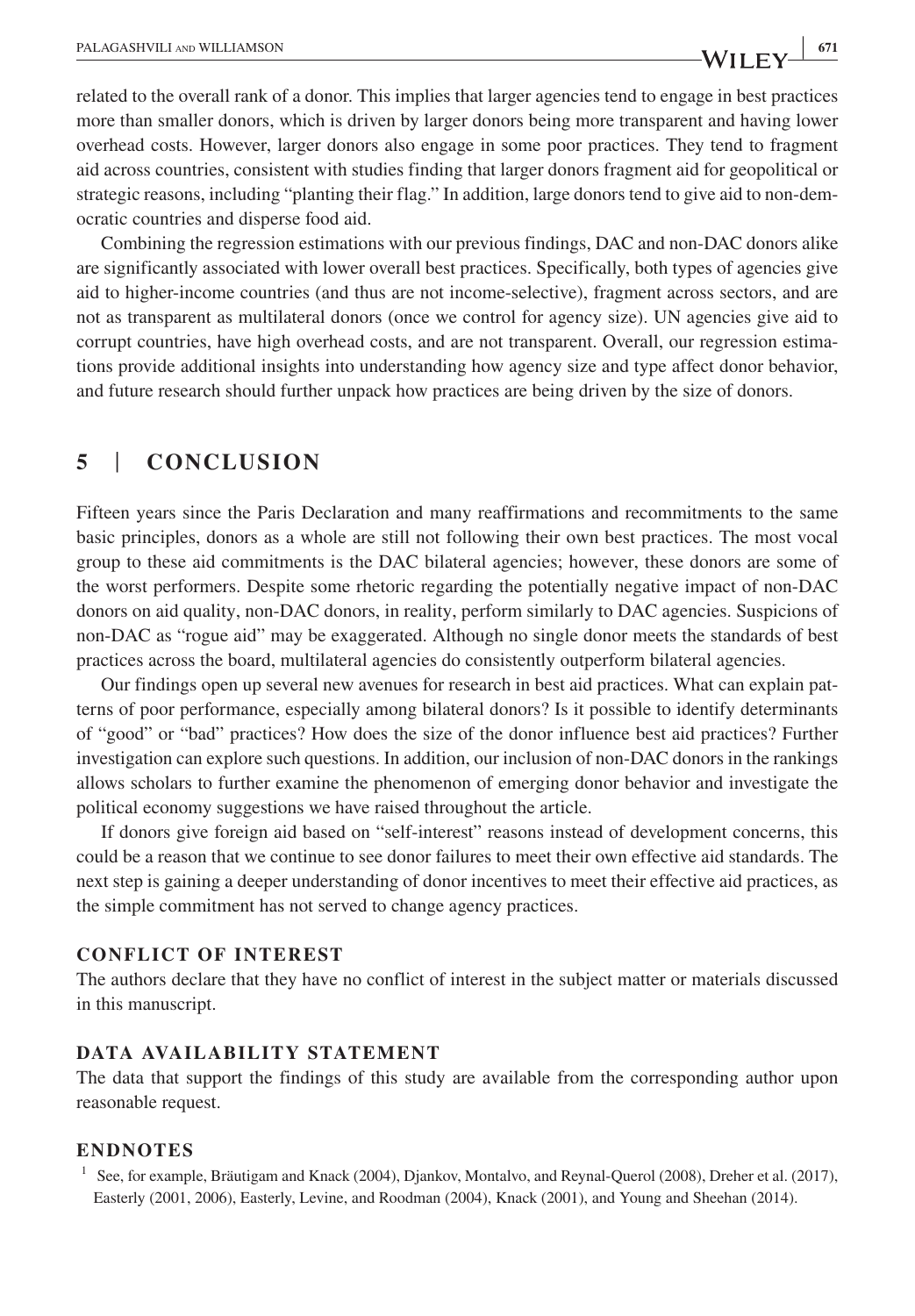- 2 We recognize potential selection bias that may arise from comparing non-DAC to DAC agencies. Since non-DAC donors are not required to report their operating information, the agencies that voluntarily supply information are more likely better non-DAC donors. Thus, we acknowledge that it is possible that our data may be from the best non-DAC donors, and, therefore, the typical non-DAC donor may perform worse than the typical DAC donor, whose is required to report.
- See Birdsall et al. (2010), Commission for Africa (2005), Easterly (2007), Easterly and Pfutze (2008), Knack and Rahman (2007), Knack et al. (2011), OECD (2005, 2008), OECD (2003), Roodman (2012), United Nations Millennium Project (2011).
- 4 While DAC donors publicly commit to these best aid practices, non-DAC donors do not always commit to these practices. For example, Brazil did not sign the 2005 Paris Declaration or the 2008 Accra Agenda (Semrau & Thiele, 2017).
- <sup>5</sup> When comparing to other scholarly studies employing different methodologies (mainly Knack et al., 2011; Birdsall et al., 2010), multilateral agencies are consistently the top-performing group.
- 6 Publish What You Fund (2016) provides a ranking of transparency best practice across 45 DAC and non-DAC countries and finds that among the least transparent donors are non-DAC donors, especially China and Saudi Arabia.
- 7 It is not surprising that DAC donors rank higher than non-DAC donors since the OECD requires all DAC donors to fully report.
- <sup>8</sup> For example, UNDP requested to know who was contacted in previous studies from UNDP. After answering their questions and engaging in back-and-forth correspondence, UNDP did not give us any information. Thailand's TICA had us answer a number of questions and even requested an official letter stipulating the information request and asked for "high authority signatures for requiring our information." After many emails with them, they eventually did not give us any information and responded with: "Here is the answer you are waiting for: 1. We do not have international staff 2. We do not have TICA's operating costs. 3. We do not have the accurate salaries and benefits.".
- 9 These are Australia, Canada, France, Luxembourg, United Kingdom, AfDB, Arab Fund, AsDB, Global Fund, IDA, IDB, ISDB, and Nordic Development Fund.
- <sup>10</sup> Because missing data are a problem, we utilize data from Easterly and Pfutze (2008) and Easterly and Williamson (2011) when no new data are available for the current period. This method of recording missing data is undertaken as to not incentivize poorly performing agencies in one round of monitoring to stop reporting data in the next round. We recognize that this process of gathering overhead data has resulted in numbers that are likely not standardized across agencies as different agencies have different notions of what defines "administrative costs" and number of "permanent international employees.".
- <sup>11</sup> See Commission for Africa (2005, pp. 62, 320); Gupta, Pattillo, and Wagh (2006); IMF and World Bank (2006, p. 62; , p. 131); OECD (2008, p. 17).
- $12$  One benefit of using this approach is that the Herfindahl index takes into account the relative size of the aid agencies.
- $13$  Supporting this view, Hagen (2015) argues that optimal aid policies are highly context-specific, and donors should thus concentrate their efforts to practice more informed selectivity.
- <sup>14</sup> We acknowledge that alternative measures of corruption exist. However, we note that these measures are highly correlated with one another; thus, our results are not highly sensitive to using one particular measurement.
- <sup>15</sup> Again, this could possibly be due to the fact that few countries fit the description of both "low-income" and "well-governed" since well-governed countries do not typically stay poor for long.
- <sup>16</sup> Acht, Mahmoud, and Thiele (2015) find that donors try to resolve the dilemma of picking between poorly governed versus the most in need by delivering aid through non-state actors. The findings support the argument that bypassing governments via NGOs and multilateral organizations is a viable response to weak recipient institutions.
- <sup>17</sup> However, Winters and Martinez (2015) analyze governance and aid flows from 2004 to 2010 with a different conclusion. They find some evidence that aid composition, and overall aid flows are responsive to the quality of governance in recipient countries, concluding that donors have been selective.
- <sup>18</sup> We acknowledge that ineffective channels may bias against bilateral DAC donors because of insufficient data for multilateral and non-DAC donors. When eliminating ineffective channels from the overall ranking, the results remain consistent. Multilateral agencies perform best overall, followed by UN, DAC, and then non-DAC donors.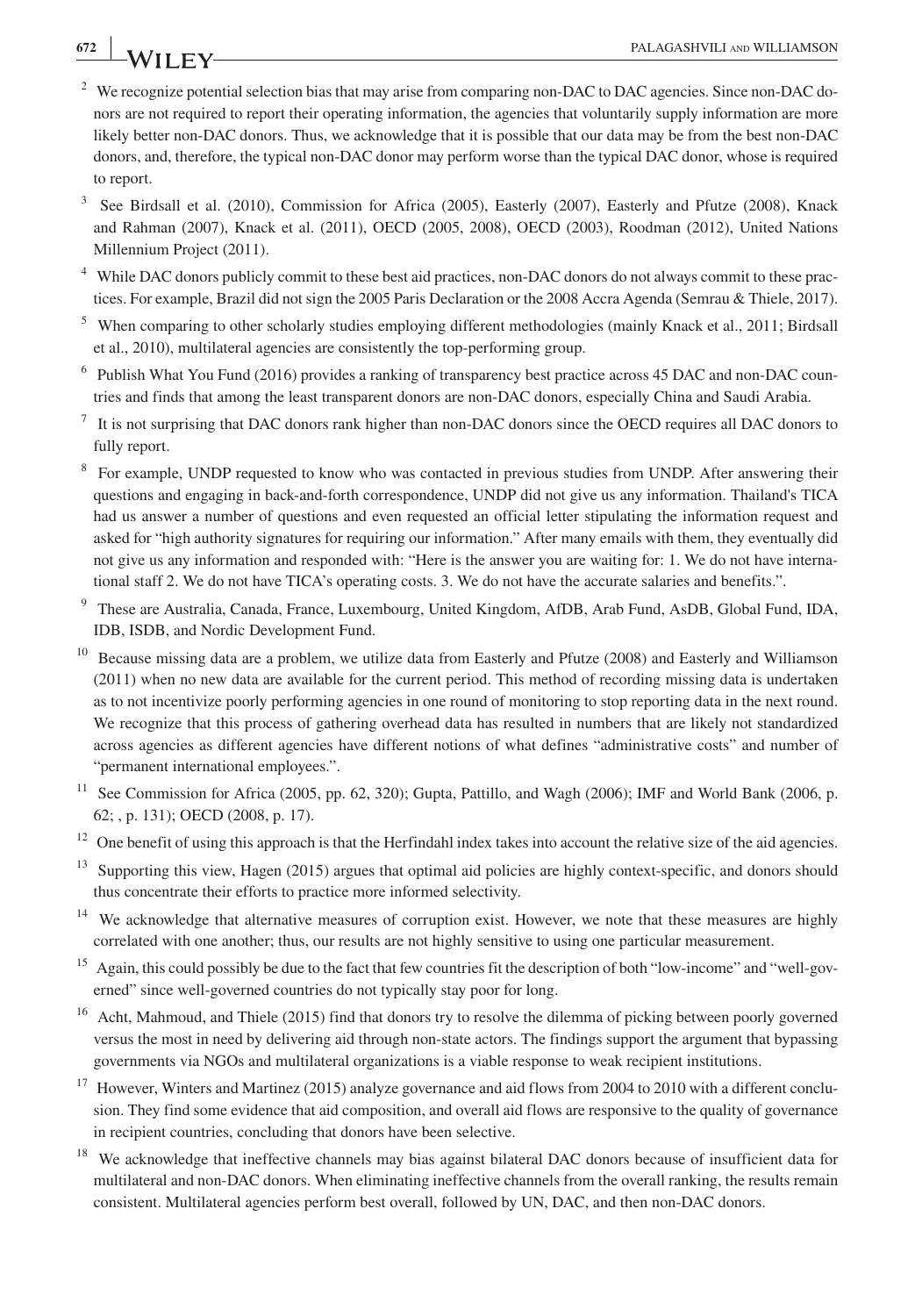#### **REFERENCES**

- Acharya, A., Fuzzo de Lima, A. T., & Moore, M. (2006). Proliferation and fragmentation: Transactions costs and the value of aid. *Journal of Development Studies*, *42*(1), 1–21. <https://doi.org/10.1080/00220380500356225>
- Acht, M., Mahmoud, T. O., & Thiele, R. (2015). Corrupt governments do not receive more state-to-state aid: Governance and the delivery of foreign aid through non-state actors. *Journal of Development Economics*, *114*, 20–33. [https://doi.](https://doi.org/10.1016/j.jdeveco.2014.11.005) [org/10.1016/j.jdeveco.2014.11.005](https://doi.org/10.1016/j.jdeveco.2014.11.005)
- Aldasorso, I., Nunnenkamp, P., & Thiele, R. (2010). Less aid proliferation and more donor coordination? The wide gap between words and deeds. *Journal of International Development*, *22*, 920–940. <https://doi.org/10.1002/jid.1645>
- Asmus, G., Fuchs, A., & Muller, A. (2020). BRICS and foreign aid. In Soo Yeon Kim (Ed.), *The political economy of the BRICS countries: Volume 2, BRICS and the global economy*. World Scientific Publishing Co Pte Ltd.
- Barthel, F., Neumayer, E., Nunnenkamp, P., & Selaya, P. (2014). Competition for export markets and the allocation of foreign aid: The role of spatial dependence among donor countries. *World Development*, *64*, 350–365. [https://doi.](https://doi.org/10.1016/j.worlddev.2014.06.009) [org/10.1016/j.worlddev.2014.06.009](https://doi.org/10.1016/j.worlddev.2014.06.009)
- BenYishey, A., & Wiebe, F. S. (2009). *Can aid agencies follow best practices? An assessment of the Millennium Challenge Corporation's aid practices based on Easterly & Pfutze (2008)* (Millennium Challenge Corporation Working Paper).
- Berger, A., Bräutigam, D., & Baumgartner, P. (2011). *Why are we so critical about China's engagement in Africa?*. German Development Institute.
- Birdsall, N., Kharas, H., Mahgoub, A., & Perakis, R. (2010). *A quality of development assistance index*. Center for Global Development and the Wolfensohn Center for Development at the Brookings Institution.
- Bluhm, R., Dreher, A., Fuchs, A., Parks, B. C., Strange, A., & Tierney, M. J. (2020). *Connective financing: Chinese infrastructure projects and the diffusion of economic activity in developing countries* (AidData Working Paper 103).
- Bräutigam, D., & Knack, S. (2004). Foreign aid, institutions and governance in sub-Saharan Africa. *Economic Development and Cultural Change*, *52*, 255–286.<https://doi.org/10.1086/380592>
- Brech, V., & Potrafke, N. (2014). Donor ideology and types of foreign aid. *Journal of Comparative Economics*, *42*(1), 61–75.<https://doi.org/10.1016/j.jce.2013.07.002>
- Broich, T. (2017). Do authoritarian regimes receive more Chinese development finance than democratic ones? Empirical evidence for Africa. *China Economic Review*, *46*, 180–207.<https://doi.org/10.1016/j.chieco.2017.09.006>
- Burky, U. (2011). *Trends in in-Country aid fragmentation and donor proliferation: An analysis of changes in aid allocation patterns between 2005 and 2009*. Center for Global Development.
- Cheibub, J. A., Gandhi, J., & Vreeland, J. R. (2010). Democracy and dictatorship revisited. *Public Choice*, *143*(1–2), 67–101.<https://doi.org/10.1007/s11127-009-9491-2>
- Clist, P. (2015). Do performance measures of donors' aid allocation underperform? *The World Economy*, *38*, 805–824. <https://doi.org/10.1111/twec.12165>
- Commission for Africa (2005). *Our common interest: Report of the Commission for Africa*. .
- Cruzatti, J. C., Dreher, A., & Matzat, J. (2020). *Chinese aid and health at the country and local level* (AidData Working Paper 97).
- Davies, R. B., & Klasen, S. (2017). Darlings and orphans: Interactions across donors in international aid. *Scandinavian Journal of Economics*, *12*(1), 243–277.
- Department for International Development (DFID) (2016). *Raising the standard: The multilateral development review 2016*. Department for International Development.
- Djankov, S., Montalvo, J. G., & Reynal-Querol, M. (2008). The curse of aid. *Journal of Economic Growth*, *13*(3), 169–194. <https://doi.org/10.1007/s10887-008-9032-8>
- Djankov, S., Montalvo, J. G., & Reynal-Querol, M. (2009). Aid with multiple personalities. *Journal of Comparative Economics*, *37*, 217–229. <https://doi.org/10.1016/j.jce.2008.09.005>
- Dollar, D., & Levin, V. (2006). The increasing selectivity of foreign aid, 1984–2003. *World Development*, *34*, 2034– 2046.<https://doi.org/10.1016/j.worlddev.2006.06.002>
- Dreher, A., & Fuchs, A. (2015). Rogue aid? The determinants of China's aid allocation. *Canadian Journal of Economics*, *48*(3), 988–1023.
- Dreher, A., Lang, V., Rosendorff, B. P., & Vreeland, J. R. (2018). *Buying Votes and International Organizations: The Dirty Work-Hypothesis (October 2018).* . CEPR Discussion Paper No. DP13290, Available at SSRN: [https://ssrn.](https://ssrn.com/abstract=3278665https://ssrn.com/abstract=3278665) [com/abstract=3278665](https://ssrn.com/abstract=3278665https://ssrn.com/abstract=3278665).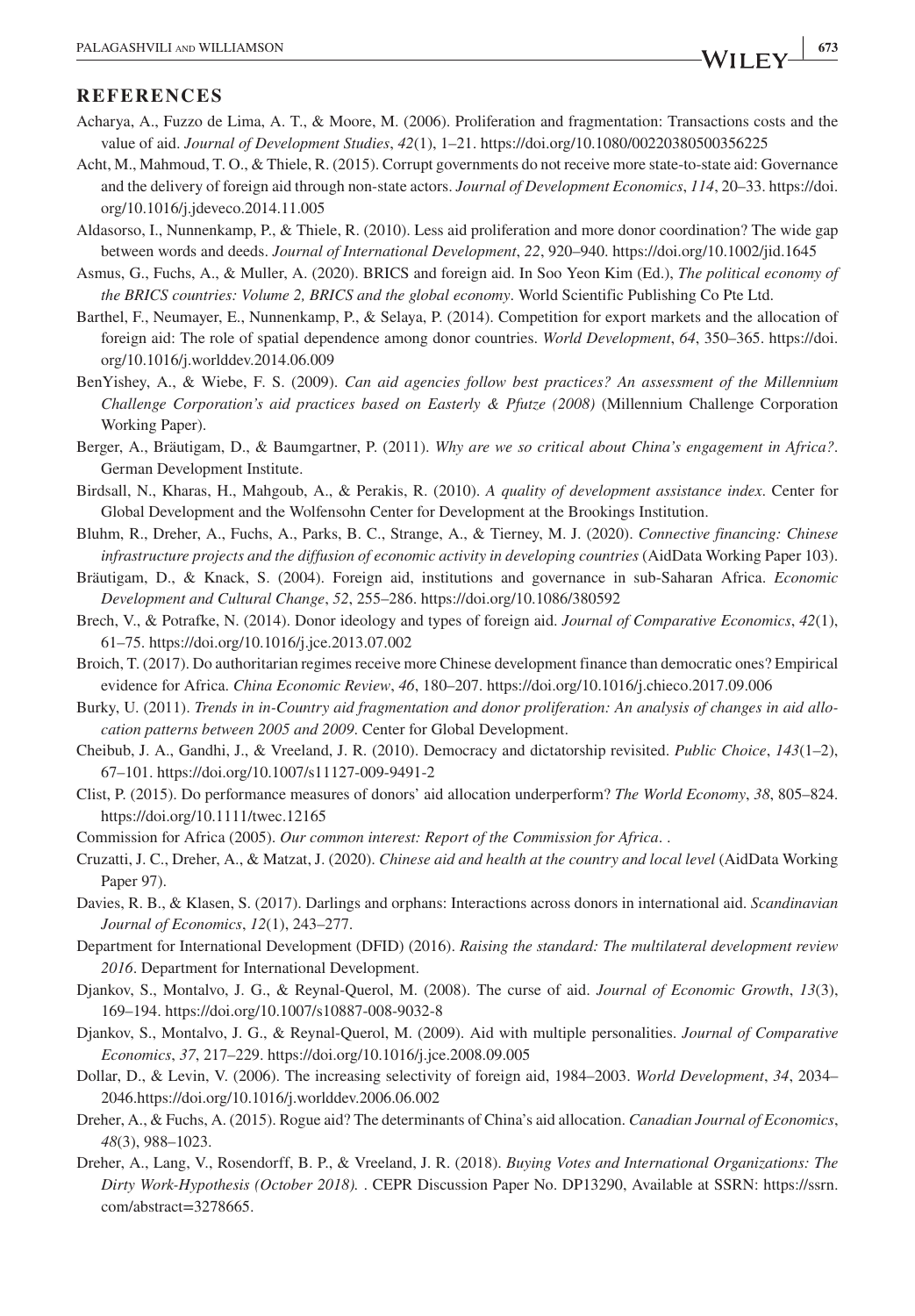- Dreher, A., Lang, V., & Ziaja, S. (2017). *Foreign Aid in Areas of Limited Statehood* (CESifo Working Paper, No. 6340).
- Dreher, A., Nunnenkamp, P., & Thiele, R. (2011). Are new donors different? Comparing the allocation of bilateral aid between nonDAC and DAC countries. *World Development*, *39*, 1950–1968.
- Dreher, A., Simon, J., & Valasek, J. (2018). *The Political Economy of Multilateral Aid Funds*. CEPR Discussion Paper No. DP13297, SSRN. <https://ssrn.com/abstract=3278672>.
- Dreher, A., Sturm, J., & Vreeland, J. R. (2009). Development aid and international politics: Does membership on the UN Security Council influence World Bank decisions? *Journal of Development Economics*, *88*(1), 1–18. [https://doi.](https://doi.org/10.1016/j.jdeveco.2008.02.003) [org/10.1016/j.jdeveco.2008.02.003](https://doi.org/10.1016/j.jdeveco.2008.02.003)
- Droop, J., Isenman, P., & Mlalazi, B. (2008). *Paris Declaration on aid effectiveness: Study of existing mechanisms to promote mutual accountability (MA) between donors and partner countries at the international level*. Oxford Policy Management.
- Easterly, W. (2001). *The elusive quest for growth: Economists' adventures and misadventures in the tropics*. MIT Press.
- Easterly, W. (2006). *The white man's burden: Why the west's efforts to aid the rest have done so much ill and so little good*. Penguin Press.
- Easterly, W. (2007). Are aid agencies improving? *Economic Policy*, *22*, 633–678. [https://doi.](https://doi.org/10.1111/j.1468-0327.2007.00187.x) [org/10.1111/j.1468-0327.2007.00187.x](https://doi.org/10.1111/j.1468-0327.2007.00187.x)
- Easterly, W., Levine, R., & Roodman, D. (2004). New data, new doubts: A comment on burnside and dollar's "Aid, Policies, and Growth". *American Economic Review*, *94*, 774–780.
- Easterly, W., & Pfutze, T. (2008). Where does the money go? Best and worst practices in foreign aid. *Journal of Economic Perspectives*, *22*(2), 29–52.<https://doi.org/10.1257/jep.22.2.29>
- Easterly, W., & Williamson, C. R. (2011). Rhetoric vs. reality: The best and worst of aid agency practices. *World Development*, *39*, 1930–1949.
- Eichenauer, V. Z., Fuchs, A., & Brückner, L. (2018). *The effects of trade, aid, and investment on China's image in developing countries* (AidData Working Paper No. 54). AidData at William & Mary.
- Fleck, R., & Kilby, C. (2010). Changing aid regimes? U.S. foreign aid from the Cold War to the War on Terror. *Journal of Development Economics*, *91*, 185–197.<https://doi.org/10.1016/j.jdeveco.2009.09.011>
- Freedom House. (2014). *Freedom in the World: The annual survey of political rights and civil liberties*. Freedom House.
- Frot, E., Olofsgard, A., & Berlin, M. P. (2014). Aid effectiveness in times of political change: Lessons from post-Communist transition. *World Development*, *56*, 127–138.
- Fuchs, A., Dreher, A., & Nunnenkamp, P. (2014). Determinants of donor generosity: A survey of the aid budget literature. *World Development*, *56*, 172–199. <https://doi.org/10.1016/j.worlddev.2013.09.004>
- Fuchs, A., Nunnenkamp, P., & Öhler, H. (2015). Why donors of foreign aid do not coordinate: The role of competition for export markets and political support. *The World Economy*, *38*, 255–285. <https://doi.org/10.1111/twec.12213>
- Fuchs, A., & Vadlamannati, K. C. (2013). The needy donor: An empirical analysis of India's aid motives. *World Development*, *44*, 110–128.<https://doi.org/10.1016/j.worlddev.2012.12.012>
- Ghosh, A., & Kharas, H. (2011). The money trail: Ranking donor transparency in foreign aid. *World Development*, *39*, 1918–1929.<https://doi.org/10.1016/j.worlddev.2011.07.026>
- Gupta, S., Pattillo, C., & Wagh, S. (2006). Are donor countries giving more or less aid? *Review of Development Economics*, *10*(3), 535–552. <https://doi.org/10.1111/j.1467-9361.2006.00344.x>
- Hagen, R. J. (2015). Dancing to the donors' tune? Policy choice in aid-dependent countries. *Scandinavian Journal of Economics*, *117*, 126–163.
- Harmer, A., & Cotterrell, L. (2005). *Diversity in donorship: The changing landscape of official humanitarian aid (Report No. 20). Humanitarian Policy Group Research*. : Overseas Development Institute.
- Hernandez, D. (2017). Are "new" donors challenging World Bank conditionality? *World Development*, *96*, 529–549. <https://doi.org/10.1016/j.worlddev.2017.03.035>
- IMF and World Bank (2006). *Global Monitoring Report 2006: Strengthening mutual accountability— Aid, trade, and governance*. World Bank.
- International Aid Transparency Initiative. [http://www.aidtransparency.net.](http://www.aidtransparency.net)

International Country Risk Guide (2013). *Corruption Index*. The PRS Group.

- Kharas, H. (2009). *Development assistance in the 21st Century*. Contribution to the VIII Salamanca Forum, The Fight against Hunger and Poverty.
- Kilby, C. (2011). What determines the size of aid projects? *World Development*, *39*, 1981–1994. [https://doi.org/10.1016/j.](https://doi.org/10.1016/j.worlddev.2011.07.023) [worlddev.2011.07.023](https://doi.org/10.1016/j.worlddev.2011.07.023)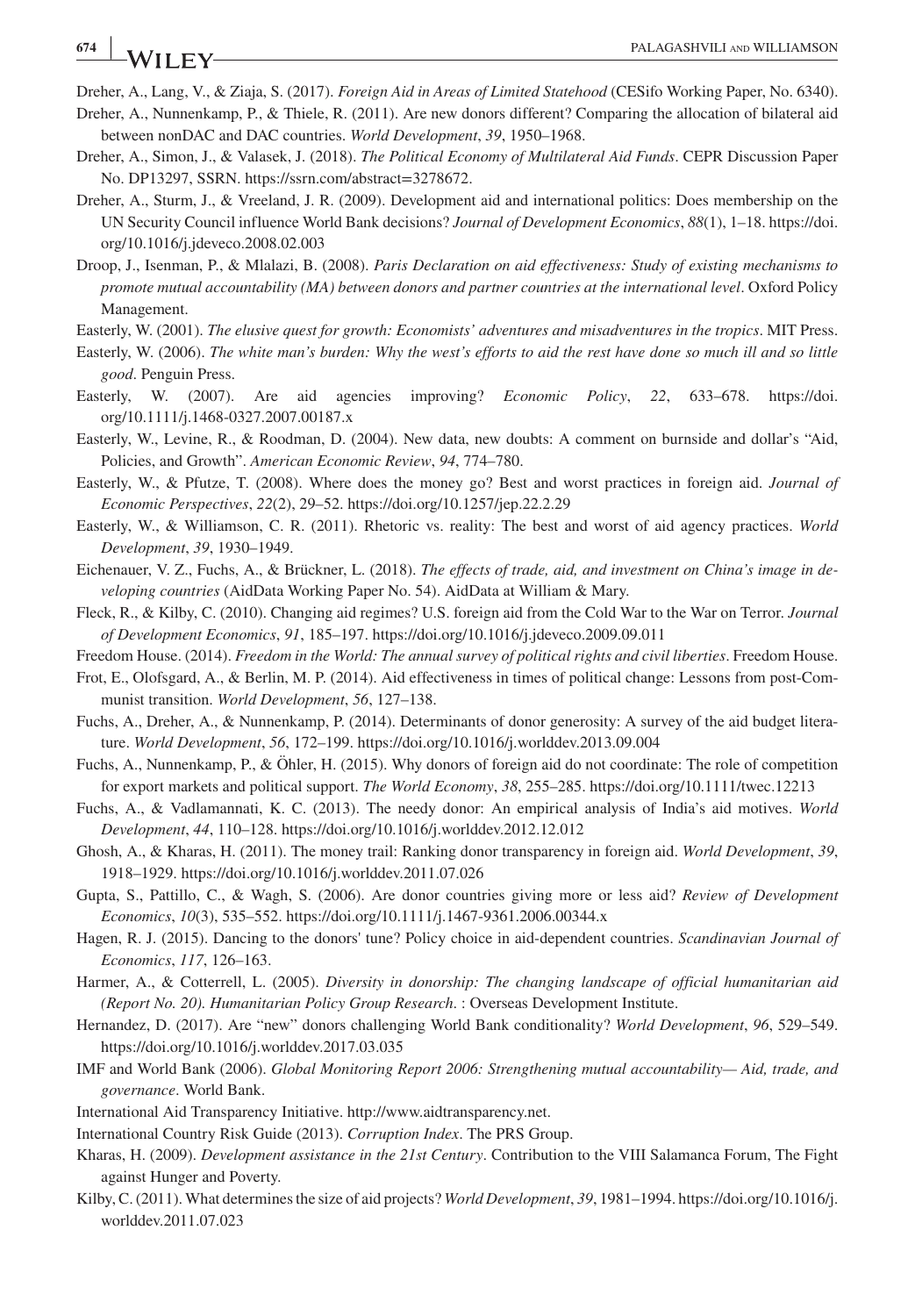- Knack, S. (2013). Aid and donor trust in recipient country systems. *Journal of Development Economics*, *101*, 316–329. <https://doi.org/10.1016/j.jdeveco.2012.12.002>
- Knack, S., & Rahman, A. (2007). Donor fragmentation and bureaucratic quality in aid recipients. *Journal of Development Economics*, *83*(1), 176–197. <https://doi.org/10.1016/j.jdeveco.2006.02.002>
- Knack, S., Rogers, F. H., & Eubank, N. (2011). Aid quality and donor rankings. *World Development*, *39*, 1907–1917. <https://doi.org/10.1016/j.worlddev.2011.07.028>
- Knack, S., & Smets, L. (2013). Aid tying and donor fragmentation. *World Development*, *44*, 63–76. [https://doi.](https://doi.org/10.1016/j.worlddev.2012.09.006) [org/10.1016/j.worlddev.2012.09.006](https://doi.org/10.1016/j.worlddev.2012.09.006)
- Kuziemko, I., & Werker, E. (2006). How much is a seat on the Security Council worth? Foreign aid and bribery at the United Nations. *Journal of Political Economy*, *114*, 905–930.<https://doi.org/10.1086/507155>
- Linders, D. (2013). Toward open development: Leveraging open data to improve the planning and coordination of international aid. *Government Information Quarterly*, *30*(4), 426–434.
- Maizels, A., & Nissanke, M. (1984). Motivations for aid to developing countries. *World Development*, *12*, 879–900. [https://doi.org/10.1016/0305-750X\(84\)90046-9](https://doi.org/10.1016/0305-750X(84)90046-9)
- Naím, M. (2007). Rogue aid. *Foreign Policy* (March–April), *159*.
- Neumayer, E. (2003). What factors determine the allocation of aid by Arab countries and multilateral agencies? *The Journal of Development Studies*, *39*(4), 134–147.<https://doi.org/10.1080/713869429>
- Nunnenkamp, P., Ohler, H., & Thiele, R. (2013). Donor coordination and specialization: Did the Paris Declaration make a difference? *Review of World Economics*, *149*(3), 537–563.<https://doi.org/10.1007/s10290-013-0157-2>
- OECD (2003). *2003 Rome Declaration on harmonization*. OECD.
- OECD (2005). *2005 Paris Declaration on aid effectiveness*. OECD.
- OECD (2008). *2008 Accra High Level Forum on aid effectiveness*. OECD.
- OECD (2011). *2011 Busan Partnership for effective development co-operation*. OECD.
- Przeworski, A., Alvarez, M. E., Cheibub, J. A., & Limongi, F. (2000). *Democracy and development: Political institutions and material well-being in the World, 1950-1990*. Cambridge University Press.
- Publish What You Fund (2016). *2016 Aid transparency assessment*. Publish What You Fund.
- Roodman, D. (2012). *An index of donor performance* (Working Paper No. 67). Center for Global Development. October 2012 Edition.
- Semrau, F. O., & Thiele, R. (2017). Brazil's Development Cooperation: Following in China's and India's footsteps. *Journal of International Development*, *29*(3), 287–307. <https://doi.org/10.1002/jid.3276>
- Strange, A. M., Dreher, A., Fuchs, A., Parks, B., & Tierney, M. J. (2017). Tracking underreported financial flows: China's development finance and the aid–conflict nexus revisited. *Journal of Conflict Resolution*, *61*(5), 935–963. <https://doi.org/10.1177/0022002715604363>
- Strange, A., Parks, B., Tierney, M., Fuchs, A., Dreher, A., & Ramachandran, V. (2013). *China's development finance to Africa: A media-based approach to data collection* (Working Paper No. 323). Center for Global Development.
- United Nations Millennium Project (2005). Investing in Development: A Practical Plan to Achieve the Millennium Development Goals (Main Report).
- Walz, J., & Ramachandran, V. (2011). *Brave new world: A literature review of the emerging donors and the changing nature of foreign assistance* (Working Paper No. 273). Center for Global Development.
- Winters, M., & Martinez, G. (2015). The role of governance in determining foreign aid flow composition. *World Development*, *66*, 516–531.<https://doi.org/10.1016/j.worlddev.2014.09.020>
- Young, A., & Sheehan, K. (2014). Foreign aid, institutional quality, and growth. *European Journal of Political Economy*, *36*, 195–208.<https://doi.org/10.1016/j.ejpoleco.2014.08.003>
- Zeitz, A. (2020). Emulate or differentiate? Chinese development finance, competition, and World Bank infrastructure funding. *The Review of International Organizations*, <https://doi.org/10.1007/s11558-020-09377-y>

#### **SUPPORTING INFORMATION**

Additional supporting information may be found online in the Supporting Information section.